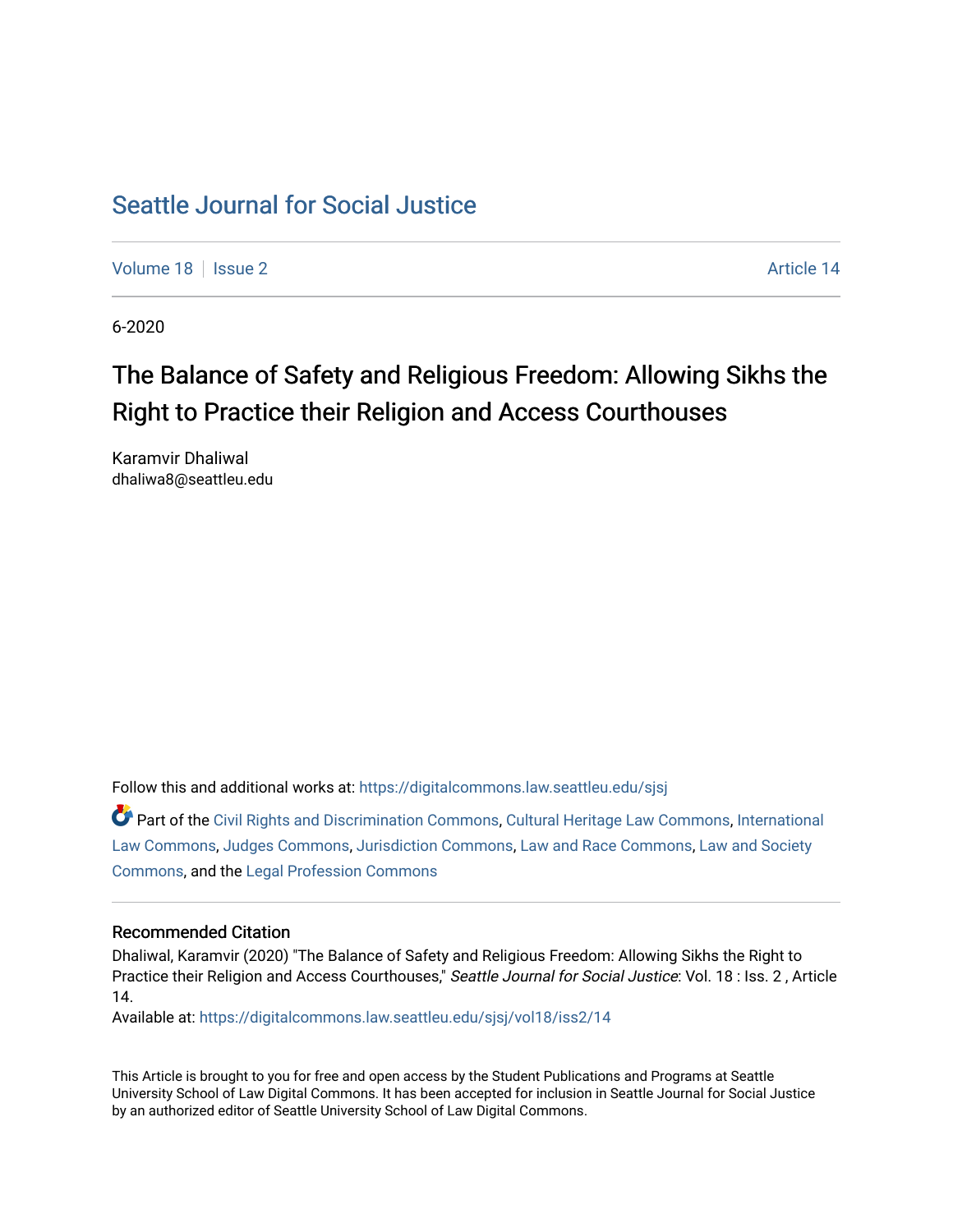# **The Balance of Safety and Religious Freedom: Allowing Sikhs the Right to Practice their Religion and Access Courthouses**

# Karamvir Dhaliwal

### AUTHOR'S NOTES

America prides itself on being a nation that allows religious freedom. Today, the current political climate in the United States is one of religious intolerance. The clearest indicator of religious intolerance is the current administration's agenda of the Muslim ban and strong hate rhetoric towards immigrants and refugees. In a climate like this, we must examine the ways our leaders and communities apply religious freedoms in a selective and intolerant way. While there are numerous groups of people who have suffered due to the failings of our government to provide constitutionally guaranteed religious protections, this article highlights the ways our government is failing to provide this essential protection to Sikhs. By effectively not allowing Sikhs to follow the tenements of their religion within the US, Sikhs are being excluded from practicing the rights they have as Americans. This article will attempt to raise awareness of the various realms from which Sikhs are being excluded as well as propose solutions that will allow Sikhs to exercise the rights they hold as Americans without compromising their religious beliefs.

#### I. INTRODUCTION

"I either break the law for not showing up for jury duty—they can fine and imprison you if you don't show up for jury duty—or I break my Sikh code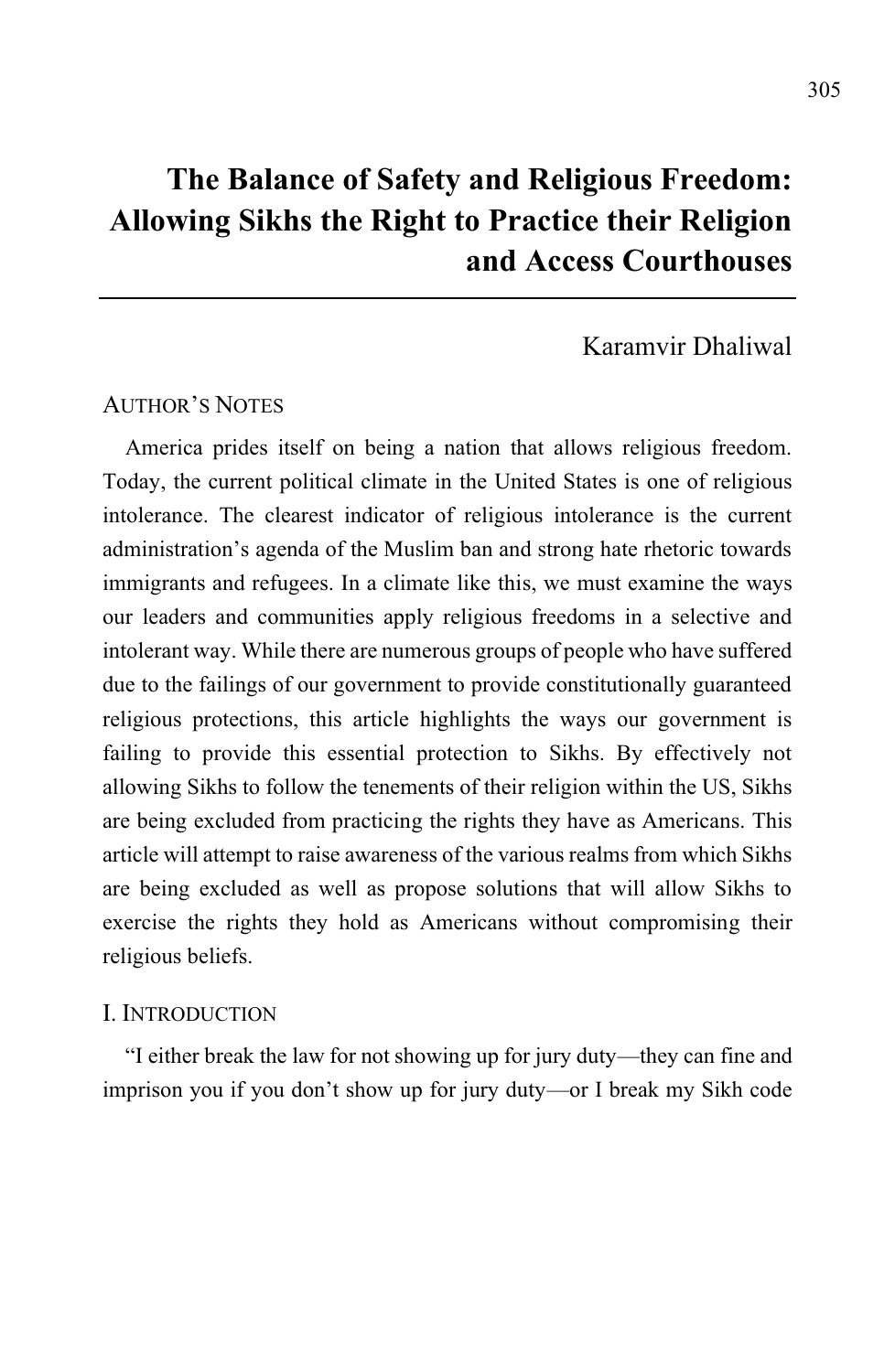of conduct, one of the two."<sup>1</sup> Gurshant Singh, who was barred from jury duty because he refused to remove his religious "dagger," explains the dilemma he is faced with when a Sikh's freedom to practice religion is not applicable within the confines of the courthouse. The freedom to practice religion is a right that every American enjoys. <sup>2</sup> The First Amendment to the United States Constitution and the federal Religious Freedom Restoration Act protect the rights of Americans to practice their religion without the government substantially burdening their exercise.<sup>3</sup> Sikhs in America have been denied this right time and again because they are effectively excluded from various public forums, such as courthouses, due to their religious tenements as will be discussed herein. The first part of this article will provide an overview of Sikhism and highlight the different issues that Sikhs face in America. Next, the article will focus specifically on the issues that Sikhs face in accessing courtrooms. Lastly, the article will propose solutions for Washington State to allow Sikhs accessibility to courthouses.

#### II. BACKGROUND

### *A.* What is Sikhism*?*

Sikhism is the fourth largest religion in the world. In North America, Sikhism is commonly mistaken for Islam or Hinduism; ninety-nine percent of all people who wear turbans in America, however, are Sikhs.<sup>4</sup> Sikhism was founded 500 years ago on three basic principles: (1) remembering the name

<sup>1</sup> *Sikh barred from jury duty after refusing to remove religious dagger*, CBS NEWS (Apr. 30, 2014), https://www.cbsnews.com/news/sikh-barred-from-jury-duty-after-refusing-toremove-religious-dagger/ [https://perma.cc/DC28-Q4QN].

<sup>2</sup> U.S. CONST. amend. I.

<sup>3</sup> Joe Carter, *5 Facts About the Religious Freedom Restoration Act*, ETHICS AND RELIGIOUS LIBR. COMM'N (Jan. 18, 2018), https://erlc.com/resource-library/articles/5 facts-about-the-religious-freedom-restoration-act [https://perma.cc/H3Q6-HYFD].

<sup>4</sup> *Who are Sikhs? What is Sikhism?*, SIKH NET (last visited Mar. 18, 2019), https://www.sikhnet.com/pages/who-are-sikhs-what-is-sikhism [https://perma.cc/4SH5- UTB5].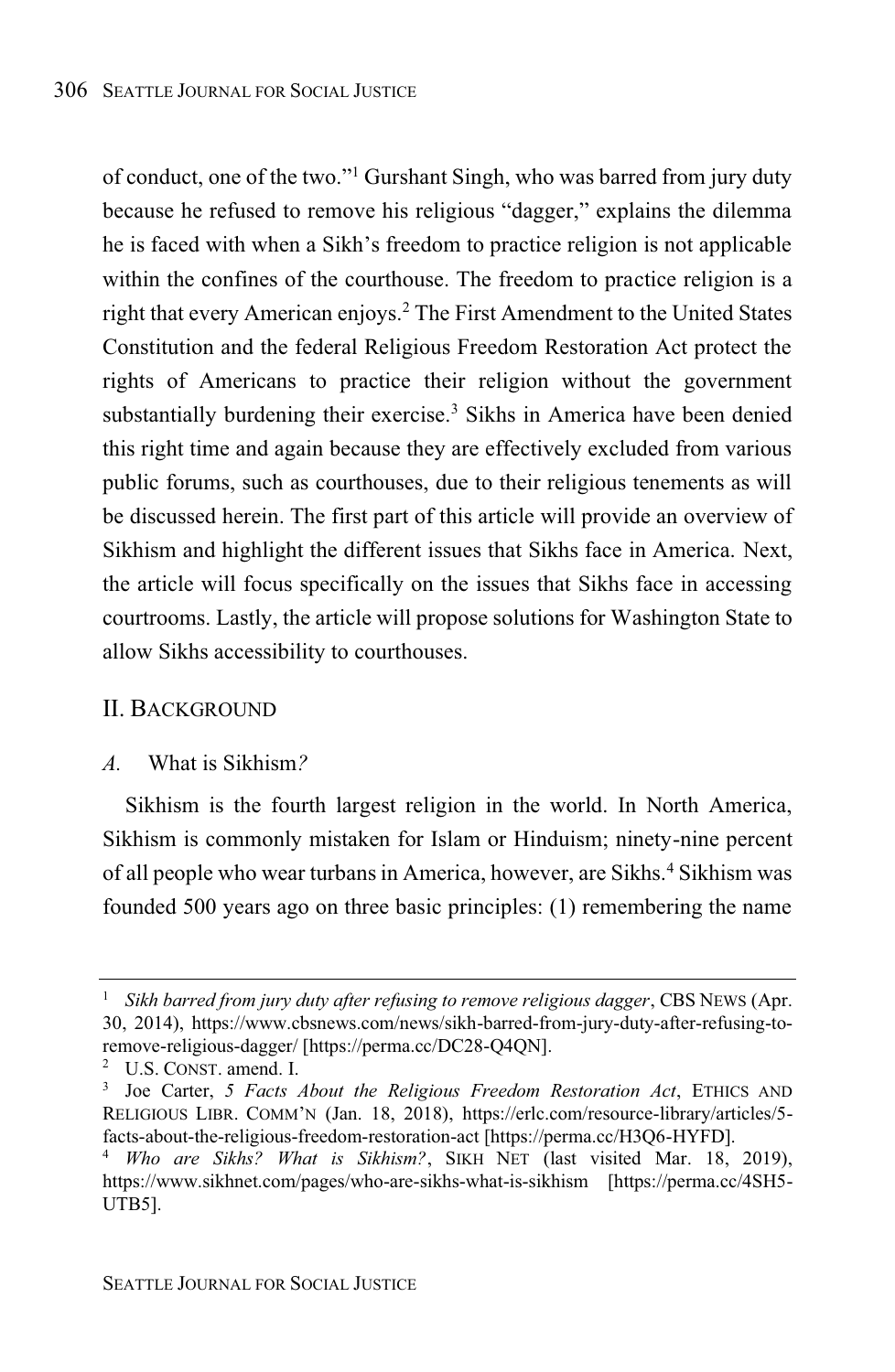of God through prayer and meditation; (2) living a truthful, honest life; and (3) sharing the fruits of living with others. <sup>5</sup> All Sikh men adopt the name Singh, and women adopt Kaur, to reinforce that all humans are sovereign and equal under God by getting rid of discrimination based on family names, which often denoted caste.<sup>6</sup>

In 1699, the Tenth Sikh Guru introduced the formal initiation ceremony.<sup>7</sup> Sikhs who go through the formal initiation ceremony, also known as the baptism process, are required to wear five articles of faith, which are *Kes* (uncut hair), *Kara* (iron bracelet), *Kangha* (small wooden comb), K*achara* (a special type of shorts) and *Kirpan* (small dagger-like object). <sup>8</sup> Taken together, these five articles are commonly referred to as the "five Ks" and signify a person's commitment to Sikhism and the ideals of love and service to humanity. 9 In addition, the baptized Sikhs commit themselves to following the Sikh Rehit Maryada (Code of Conduct for Sikhs) as well as the guidance of Guru Granth Sahib Ji (holy scripture for Sikhs).<sup>10</sup>

<sup>5</sup> Bill Broadway, *The Growing Presence of Sikhs: As more Families Immigrate to Region, Faith and its Adherents gain Prominence*, WASH. POST (Oct. 31, 1998), https://www.washingtonpost.com/archive/local/1998/10/31/the-growing-presence-ofsikhs-as-more-families-immigrate-to-region-faith-and-its-adherants-gainprominence/ec47cba9-698f-4936-b56d-7aa20aff1133/?utm\_term=.e31317718f81 [https://perma.cc/SAW3-V6LC].

<sup>6</sup> *Id.*

<sup>7</sup> Tarunjit Singh Butalia, *The Sikh Kirpan: Balancing Religious Freedom with Security*, HUFFINGTON POST (Jan. 27, 2009, 8:21PM), https://www.huffingtonpost.com/dr-tarunjitsingh-butalia/the-sikh-kirpaan-balancin b 814001.html [https://perma.cc/E9CB-GSJV]. 8 *Id.*

<sup>9</sup> *Sikhism and the Sikh Kirpan Fact Sheet*, SIKH COAL. (last visited Mar. 18, 2019), https://www.sikhcoalition.org/wp-content/uploads/2016/12/kirpan-factsheet-aug2018.pdf [https://perma.cc/DMA2-Y8RJ].

<sup>10</sup> Butalia, *supra* note 7.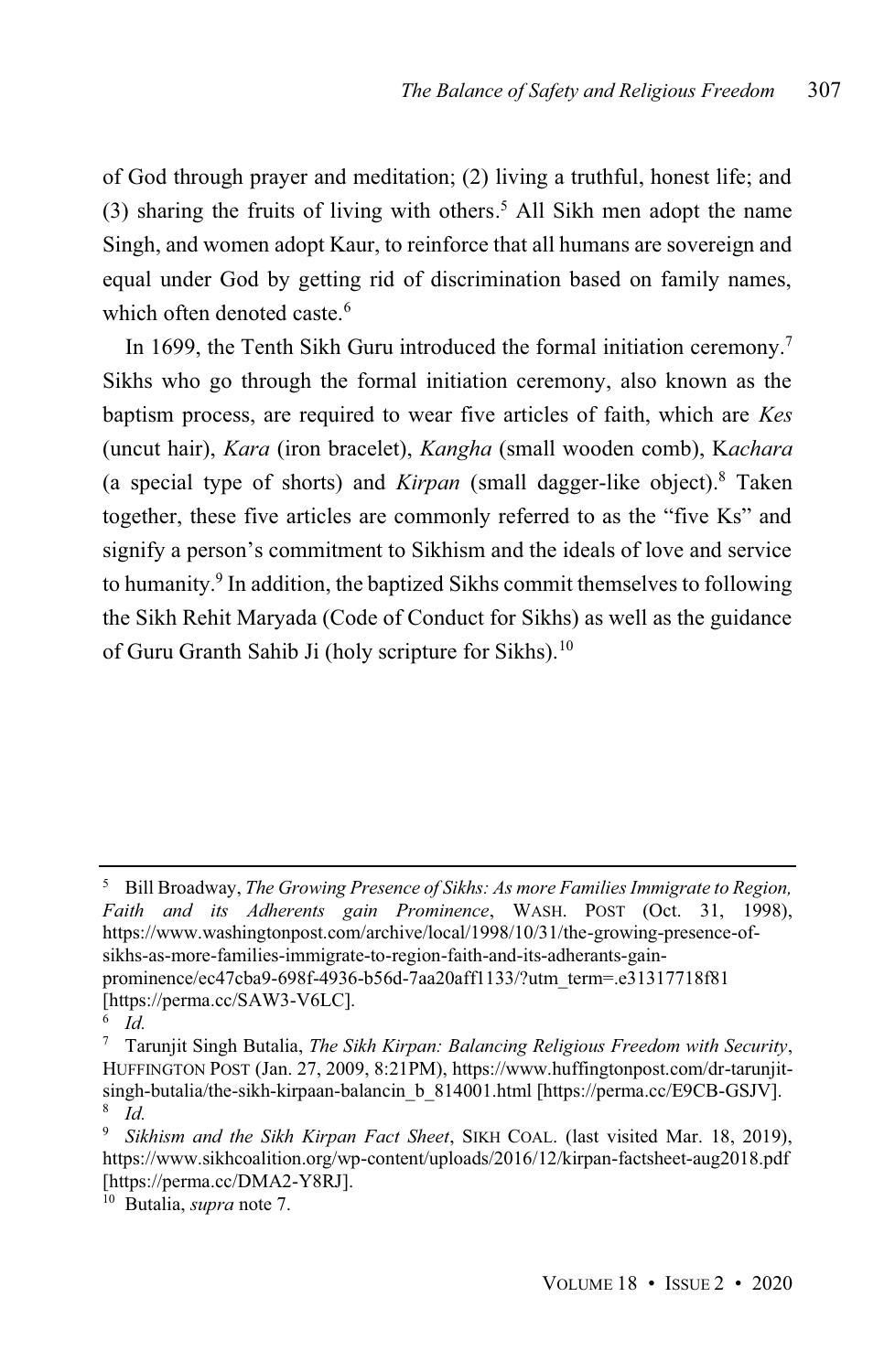## *B. Significance of Kirpans*

Kirpans are an important and mandatory part of the Sikh Faith. <sup>11</sup> Baptized Sikhs carry Kirpans at all times. <sup>12</sup> The word Kirpan comes from two Punjabi words: *kirpa* and *aan*. *Kirpa* signifies an act of kindness, and *aan* means honor and self-respect.<sup>13</sup> Kirpans are usually sheathed with either a cloth or a steel cover.<sup>14</sup> When worn, a Kirpan attaches to a strap called a *gatra*. This strap is then worn across the body, with the Kirpan on the left hip.<sup>15</sup> In the United States, most Sikhs wear their Kirpan underneath their clothes.<sup>16</sup> The Kirpan holds strong values for the wearer, as it obligates Sikhs to practice generosity, compassion, and service to humanity. <sup>17</sup> The Kirpan is symbolic reminder of the wearer's duties to protect the weak and promote justice for  $all.<sup>18</sup>$ 

#### *C. Issues Sikhs Face with Kirpans*

Many Americans lack knowledge of the Kirpan and have preconceived notions—and fears—about people wearing a "dagger." This fact has made compliance with Sikh faith traditions difficult. Many Sikhs wear their Kirpans underneath their clothing, which helps to avoid detection and ensuing confrontation.<sup>19</sup> However, many Sikhs face an ordeal when they must prove that their right to practice their faith in not a threat to society.

Sikhs have faced multiple ordeals in schools when it comes to the wearing of their Kirpans. In 1995, a school district in Merced County, California, refused to allow three baptized Sikh children (the Cheema children) to wear

<sup>13</sup> *Id.*

- <sup>15</sup> *Id.*
- <sup>16</sup> *Id.*
- $17$  *Id.*. <sup>18</sup> *Id.*
- <sup>19</sup> *Id.*
- 

<sup>11</sup> *Sikhism and the Sikh Kirpan Fact Sheet*, *supra* note 9.

<sup>12</sup> *Id.*

<sup>14</sup> *Id.*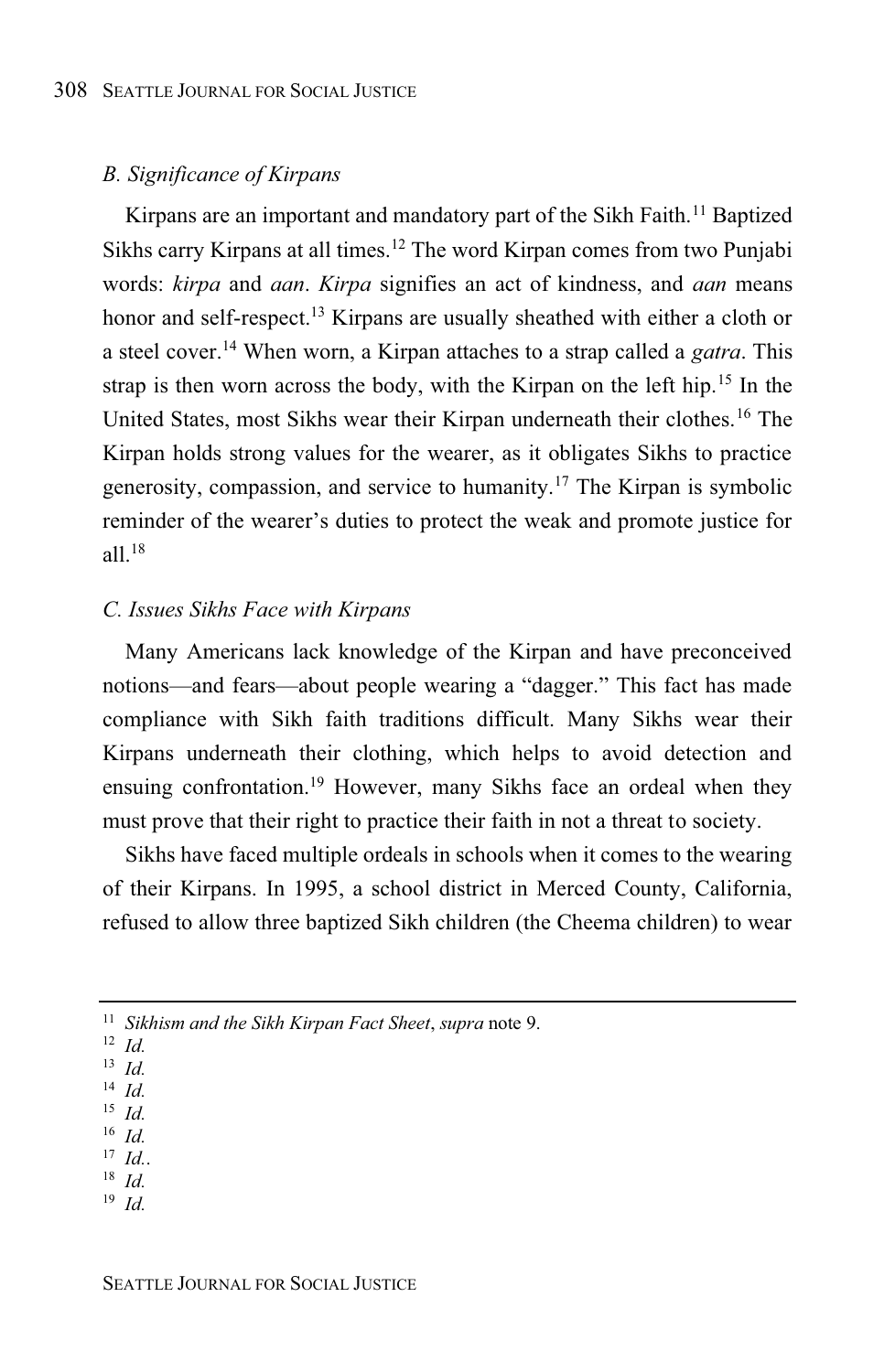their Kirpans to school. <sup>20</sup> The school relied on its weapons ban and claimed the Kirpans were "clearly" knives and violated California's state statutes regarding the prohibition of knives on school grounds. <sup>21</sup> This policy forced the Cheema children to choose between violating a fundamental tenet of their religion by leaving their Kirpan at home or bringing their Kirpans to school and fear expulsion and criminal proceedings. <sup>22</sup> The Cheema children decided to stay at home and their parents brought a federal case under the Religious Freedoms Restoration Act.<sup>23</sup> The Cheema children asked for a preliminary injunction enjoining enforcement of the ban.<sup>24</sup> The United States District Court for the Eastern District of California denied the motion, and the Cheema children appealed. <sup>25</sup> The Court of Appeals for the Ninth Circuit concluded that the children unquestionably proved their burden that wearing Kirpans was animated by a sincere religious belief and that the school district's refusal to accommodate that belief put a substantial burden on their exercise of religion.<sup>26</sup> The burden shifted to the school district to prove that the Kirpan ban was necessary to serve a compelling governmental interest. $27$ The Ninth Circuit agreed that the Kirpan ban served the governmental interest of safety at schools. However, the court of appeals also found that the school failed to demonstrate that a less restrictive method could satisfy that government interest.<sup>28</sup> Therefore, on remand, the district court imposed its own plan for the school district in its order to lift the Kirpan ban.<sup>29</sup> The restrictions included as follows:

- <sup>25</sup> *Id.*
- <sup>26</sup> *Id.*
- <sup>27</sup> *Id.* <sup>28</sup> *Id.*
- <sup>29</sup> *Id*.

<sup>20</sup> Cheema v. Thompson, 67 F.3d 883, 884 (9th Cir. 1995).

<sup>21</sup> *Id.*

<sup>22</sup> *Id.*

<sup>23</sup> *Id.* at 884–85.

<sup>24</sup> *Id.* at 885.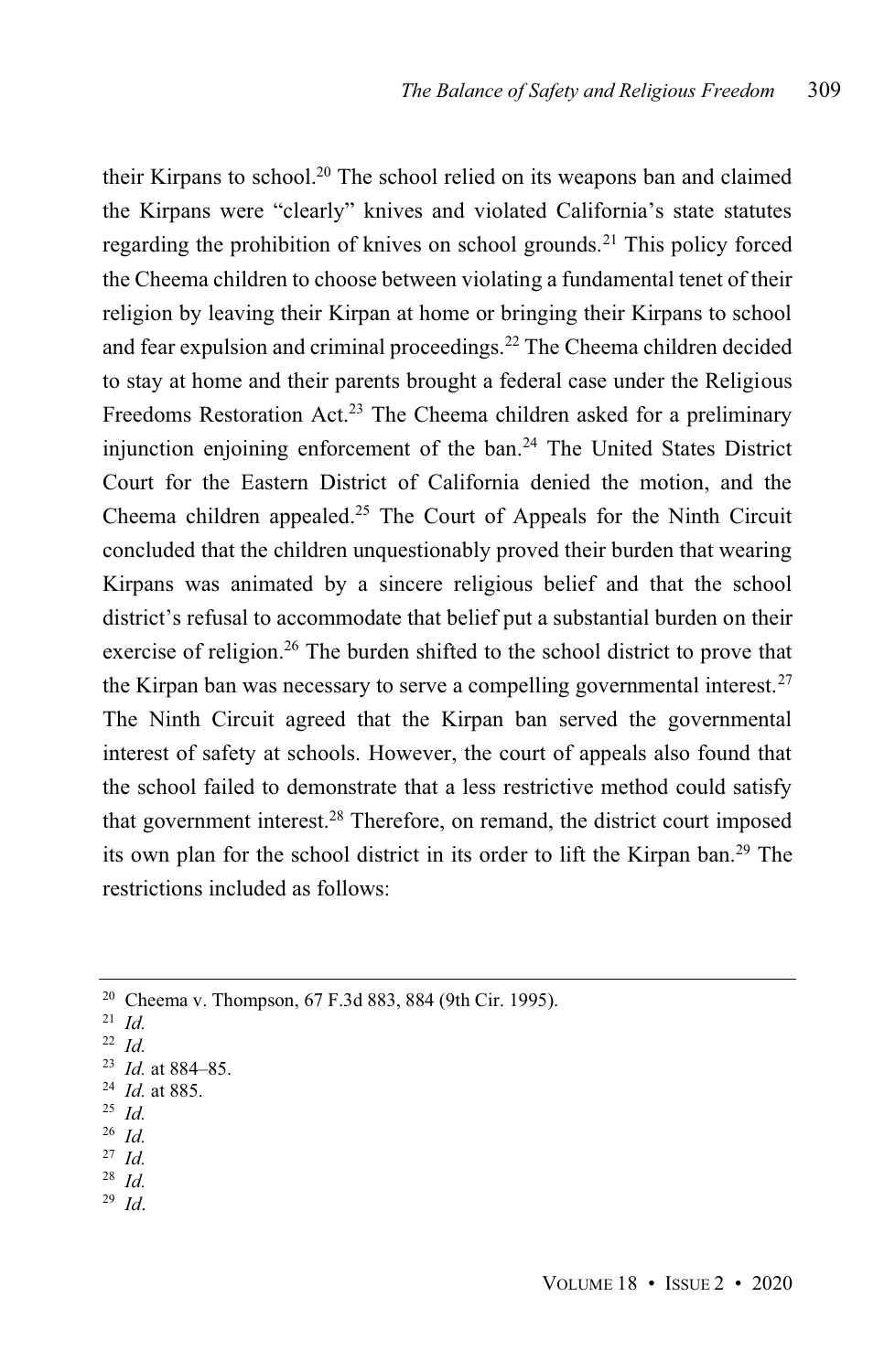1) the kirpan will be of the type demonstrated to the Board and to the District Court, that is: a dull blade, approximately 3 - 3 1/2 inches in length with a total length of approximately 6 1/2 - 7 inches including its sheath;

2) the kirpan will be sewn tightly to its sheath;

3) the kirpan will be worn on a cloth strap under the children's clothing so that it is not readily visible;

4) a designated official of the District may make reasonable inspections to confirm that the conditions specified about are being adhered to;

5) if any of the conditions specified above are violated, the student's privilege of wearing his or her kirpan may be suspended; and

6) the District will take all reasonable steps to prevent any harassment, intimidation or provocation of the Cheema children by any employee or student in the District and will take appropriate disciplinary action to prevent and redress such action, should it occur.<sup>30</sup>

Sikhs have had to face many other obstacles when engaging in everyday activities. Another such example is when a 17-year-old Sikh, Varender Singh, was walking to a Sikh Temple in Queens, New York, and was arrested for carrying a Kirpan.<sup>31</sup> Varender was charged with two counts of criminal possession of a weapon in the fourth degree. <sup>32</sup> While at trial, Varender filed a motion to dismiss, which the court granted upon the prosecutor's concession. <sup>33</sup> Varender's attorney expressed his frustration with the system:

<sup>30</sup> *Id*. at 885–89.

<sup>31</sup> Yudhvir Rana, *The US Court Drops Criminal Charges Against Kirpan Carrying Sikh Youth*, TIMES OF INDIA (Oct. 10, 2015), http://timesofindia.indiatimes.com/articleshow/ 49302882.cms?utm\_source=contentofinterest&utm\_medium=text&utm\_campaign=cppst https://timesofindia.indiatimes.com/world/us/US-court-drops-criminal-charges-against-Kirpan-carrying-Sikh-youth/articleshow/49302882.cms [https://perma.cc/7WGQ-46K4]. <sup>32</sup> *Id*.

<sup>33</sup> *Id.*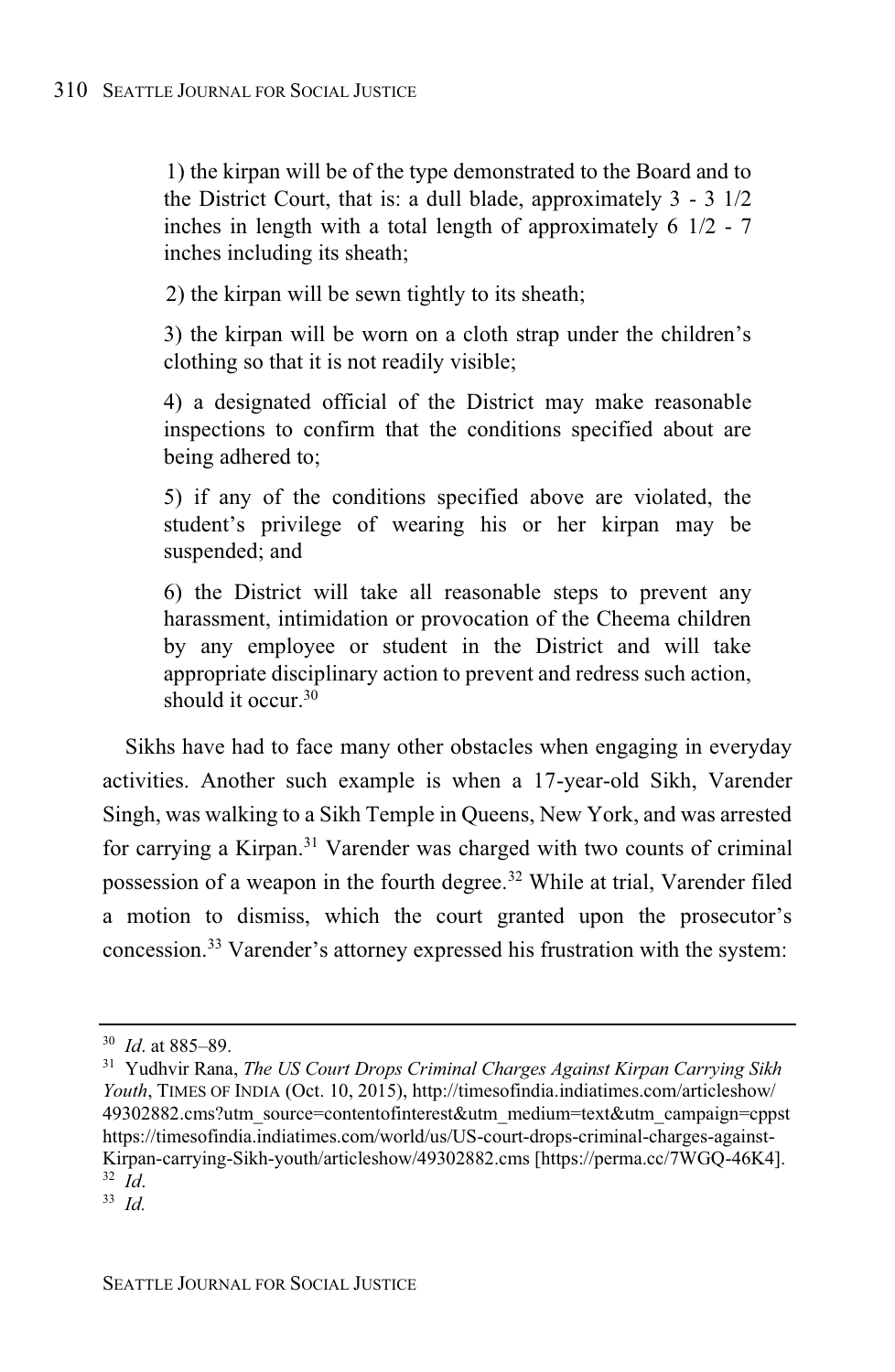"[b]y now, there is enough legal precedent, at least in New York City, which acknowledges the Kirpan as an article of faith mandated to be worn by initiated Sikhs at all times. We sincerely hope the New York City Police Department now accepts this precedent and stops making innocent initiated Sikhs undergo these ordeals."<sup>34</sup>

The judge in Varender's matter dismissed the case under New York Criminal Procedure Law § 170.40, which allows a judge to dismiss charges "in the interest of justice," "as a matter of judicial discretion," if the judge concludes that there is "some compelling factor, consideration or circumstance clearly demonstrating that conviction or prosecution of the defendant … would constitute or result in injustice." <sup>35</sup> In determining whether such compelling factor, consideration, or circumstance exist to dismiss a complaint, the judge must examine and consider the following factors:

(a) the seriousness and circumstances of the offense;

(b) the extent of harm caused by the offense;

(c) the evidence of guilt, whether admissible or inadmissible at trial;

(d) the history, character and condition of the defendant;

(e) any exceptionally serious misconduct of law enforcement personnel in the investigation, arrest and prosecution of the defendant;

(f) the purpose and effect of imposing upon the defendant a sentence authorized for the offense;

(g)the impact of a dismissal on the safety or welfare of the community;

(h)the impact of a dismissal upon the confidence of the public in the criminal justice system;

(i) where the court deems it appropriate, the attitude of the complainant or victim with respect to the motion;

<sup>34</sup> *Id*.

<sup>35</sup> N.Y. Crim. Proc. Law § 170.40; Eugene Volokh, *Sikhs, knives, and religious exemptions,* WASH. POST (Oct. 16, 2015), https://www.washingtonpost.com/news/volokhconspiracy/wp/2015/10/16/sikhs-knives-and-religious-

exemptions/?utm\_term=.b963ff4f59d4 [https://perma.cc/EFB6-XS9N].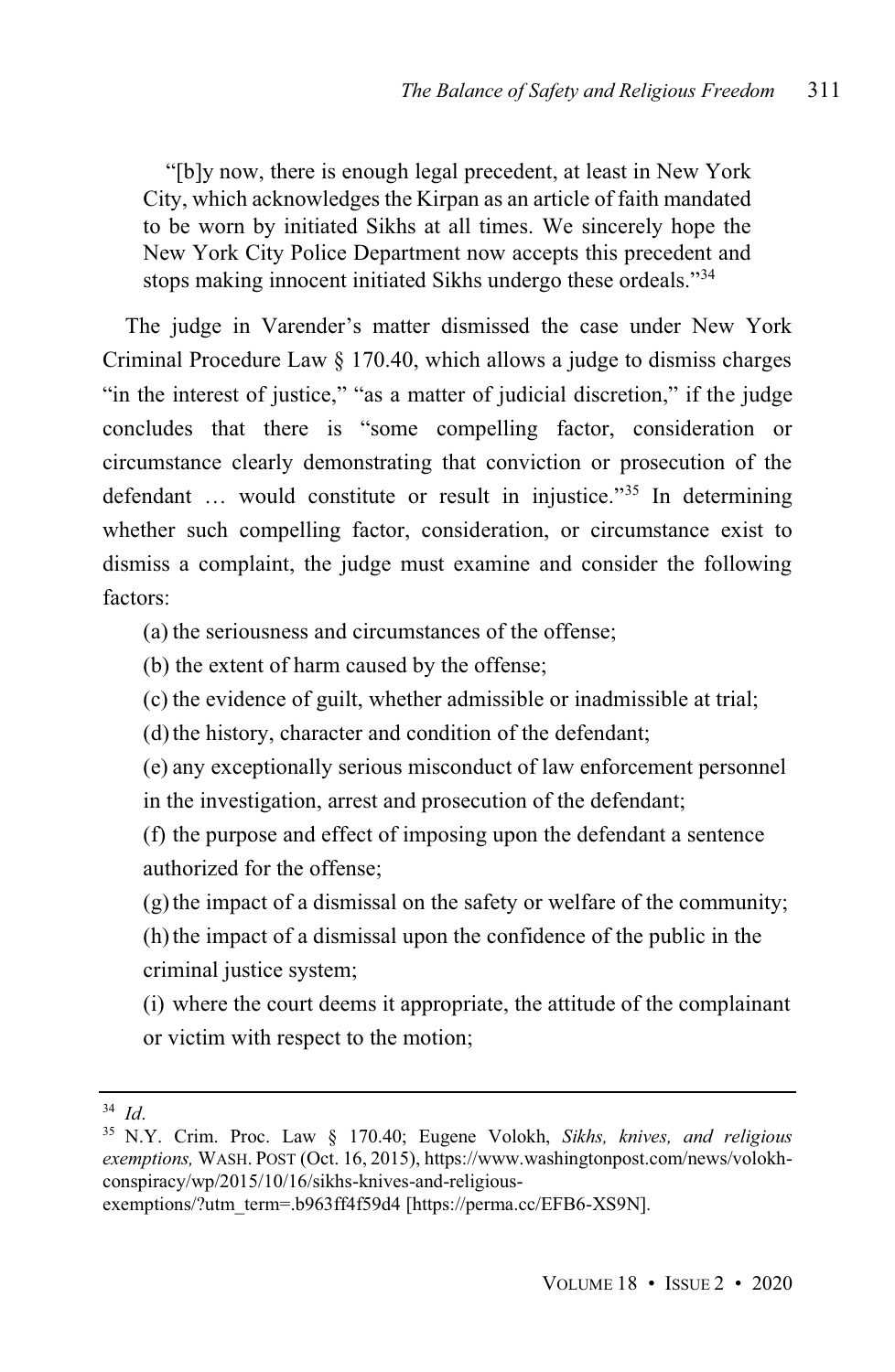(j) any other relevant fact indicating that a judgment of conviction would serve no useful purpose.<sup>36</sup>

New York judges have used this factored test as an informal system of religious exemptions to prevent prosecution for wearing Kirpans.<sup>37</sup> This system unfortunately does not provide legal protection for Sikhs, as it is not binding, and it is looked at on a case-by-case basis.<sup>38</sup>

Sikhs face discrimination even from the highest levels of governments around the world. In 2011, four representatives of World Sikhs Organization of Canada were denied entry into the Quebec National Assembly because they were wearing Kirpans. <sup>39</sup> These Sikhs had intended to attend the Quebec National Assembly in order to speak in favor of religious accommodation of veiled Muslim women.<sup>40</sup> In a similar incident in the United States, in 2004 the Chairperson of the World Sikh Association was invited to the White House for a celebration of the Sikh faith, but ironically was forced to turn down the invitation because White House staffers asked him to remove his Kirpan before entering. 41

# *D. Access to Courts*

Despite the multiple contexts in America where Sikhs ironically have to compromise their faith in order to enjoy the freedom to practice their religion, this article specifically focuses on Kirpan-carrying Sikhs being denied access to courts. Despite the issues faced by Sikhs in almost every aspect of western life, there are some policies in place which protect Sikhs' right to carry the Kirpan. However, when it come to the courts, there is almost zero leniency.

<sup>36</sup> N.Y. Crim. Proc. Law § 170.40.

<sup>37</sup> Volokh, *supra* note 35; *see also* People v. Singh, 516 N.Y.S.2d 412, 412 (Crim Ct. 1987).

<sup>38</sup> *Id.*

<sup>39</sup> Butalia, *supra* note 7.

<sup>40</sup> *Id.*

<sup>41</sup> *Id.*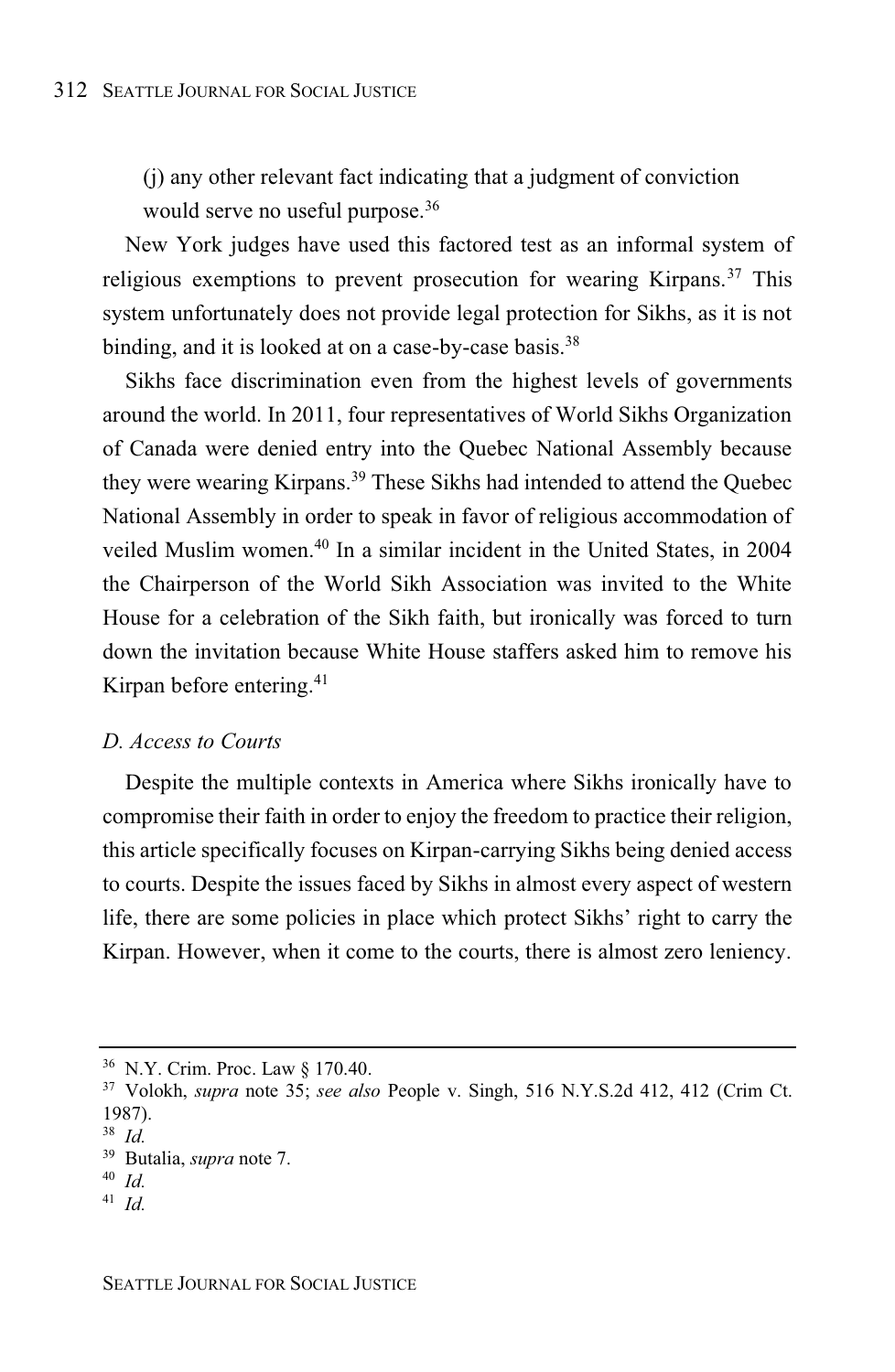Being forced to choose between following one's religious code of conduct and accessing a court—and justice—is unacceptable.

It is a tenet of the Sikh faith to carry a Kirpan at all times. This tenet comes in direct conflict with the right to access a courthouse, and thus the right to access to justice. Therefore, the State of Washington should pass legislation to accommodate Sikhs' right to practice their religion and carry Kirpans. In particular, changing the language of RCW 9.41.300 to include an exemption for Kirpans, which can be done by adapting Canada's corresponding policy. Further, federal government should increase the scope of the Federal Protective Services to apply to Federal Courts, which would allow Sikhs to utilize their rights of access to the court system while still practicing their religion and maintaining the safety of the courthouses. To this effect, this article first discusses the importance of allowing Kirpan-carrying Sikhs into courts. Next, the article proposes possible solutions that Washington State legislation can inact that will allow Sikhs to wear their Kirpans in court while the courts maintain appropriate safety regulations. Lastly, the article explores a possible solution that federal courts can adopt that would accommate Sikhs who wear Kirpans.

# III*.* Access to Courts and the American Legal System

Allowing Sikhs to bring Kirpans into courts is crucial. Unfortunately, the current *de facto* ban on this practice conflicts with Sikhs' ability to practice their religious rights as protected by the U.S. Constitution. Sikhs, like all other Americans, have rights and obligations such as serving jury duty, receiving and renewing passports, serving as witnesses, and getting married.

Ramandeep Kaur shared her experience of being forced to choose, as a baptized Sikh, between her civic duty and her religion.<sup>42</sup> In 2018, Ms. Kaur was summoned for jury duty, but was not allowed past security because she

<sup>&</sup>lt;sup>42</sup> Interview with Ramandeep Kaur by author, in Kent, Wash. (Oct. 13, 2018).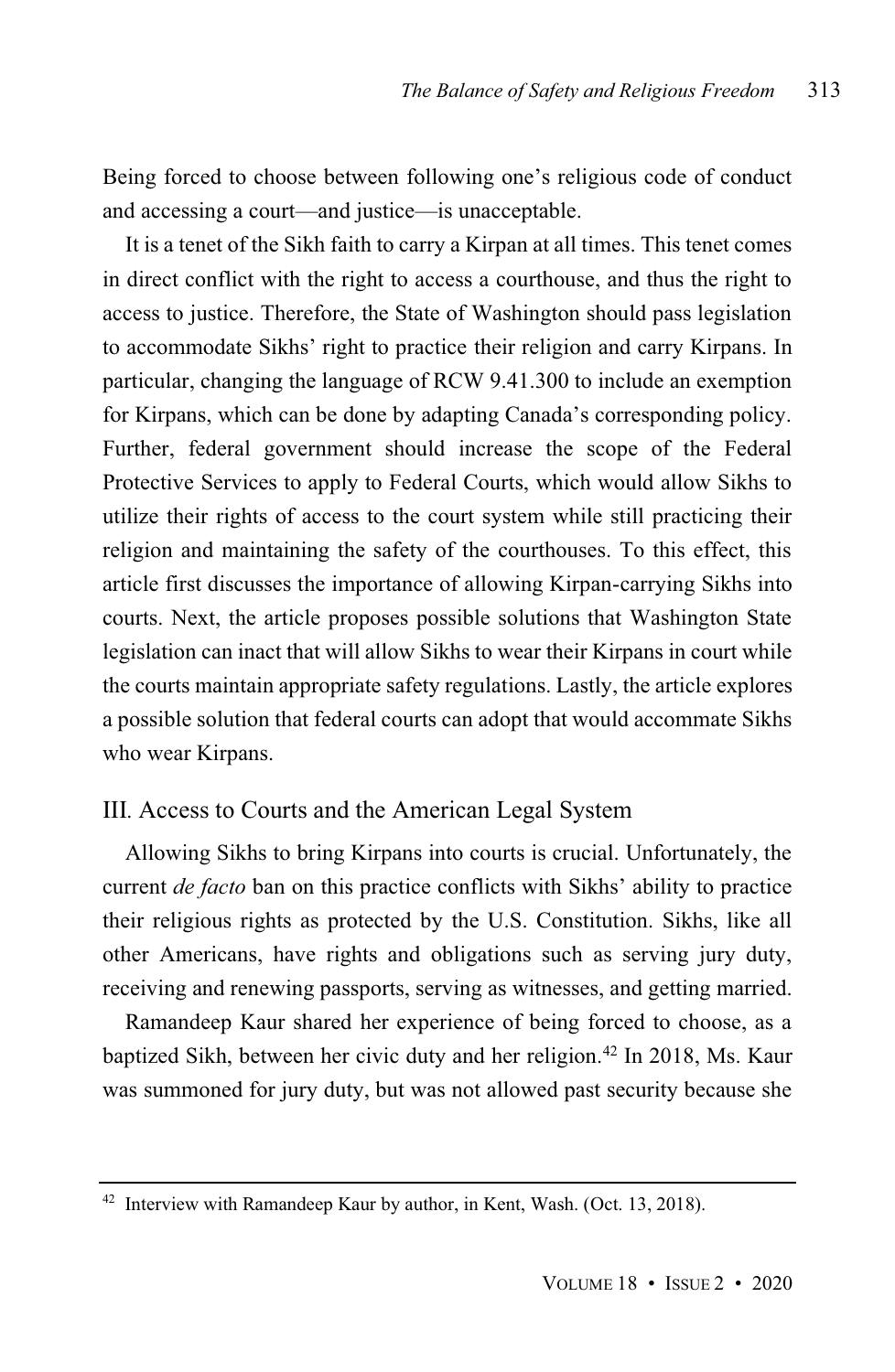was carrying her Kirpan.<sup>43</sup> Ms. Kaur refused to take off her Kirpan and explained to the security officer that it was an article of her Sikh faith and that she must always keep it on her.<sup>44</sup> Ms. Kaur explained that she would have to go into court with it on, or she will be unable to appear for jury duty.<sup>45</sup> Court personnel told her she was required to show up to jury duty. <sup>46</sup> Rather than allowing her into the court, they had her go in through a different entrance and had her sign a form which contained a clause along the lines of "I cannot participate in Jury Duty because I am carrying a weapon." <sup>47</sup> Ms. Kaur said she refused to sign the form because a Kirpan is not a weapon.<sup>48</sup> Ultimately, security personnel required Ms. Kaur to write in a provision explaining that she was carrying a Kirpan, a religious symbol, and would therefore not be able to serve as a juror. <sup>49</sup> Ms. Kaur was then escorted out of the courthouse by security. 50

Additionally, Darshan Singh explained his experience at courts, which differed vastly from Ms. Kaur's experience. Mr. Singh said that he always removes his Kirpan before entering courts to avoid any issues with the court.<sup>51</sup> Mr. Singh explained that, as a Sikh man who has a long beard and turban, people are already on high alert around him.<sup>52</sup> Due to language barriers, Mr. Singh fears that he would not be able to adequately explain that his Kirpan is an article of his faith and that matters would escalate. <sup>53</sup> Mr. Singh faced a moral dilemma because taking off his Kirpan would be wrong, but going to the courthouse is sometimes necessary and even unavoidable.<sup>54</sup>

- <sup>43</sup> *Id.*
- <sup>44</sup> *Id.*
- <sup>45</sup> *Id.*
- <sup>46</sup> *Id.* <sup>47</sup> *Id.*
- <sup>48</sup> *Id.*
- <sup>49</sup> *Id.*

<sup>50</sup> *Id.*

- <sup>52</sup> *Id.*
- <sup>53</sup> *Id.*
- <sup>54</sup> *Id.*

<sup>51</sup> Telephone Interview with Darshan Singh (Oct. 14, 2018).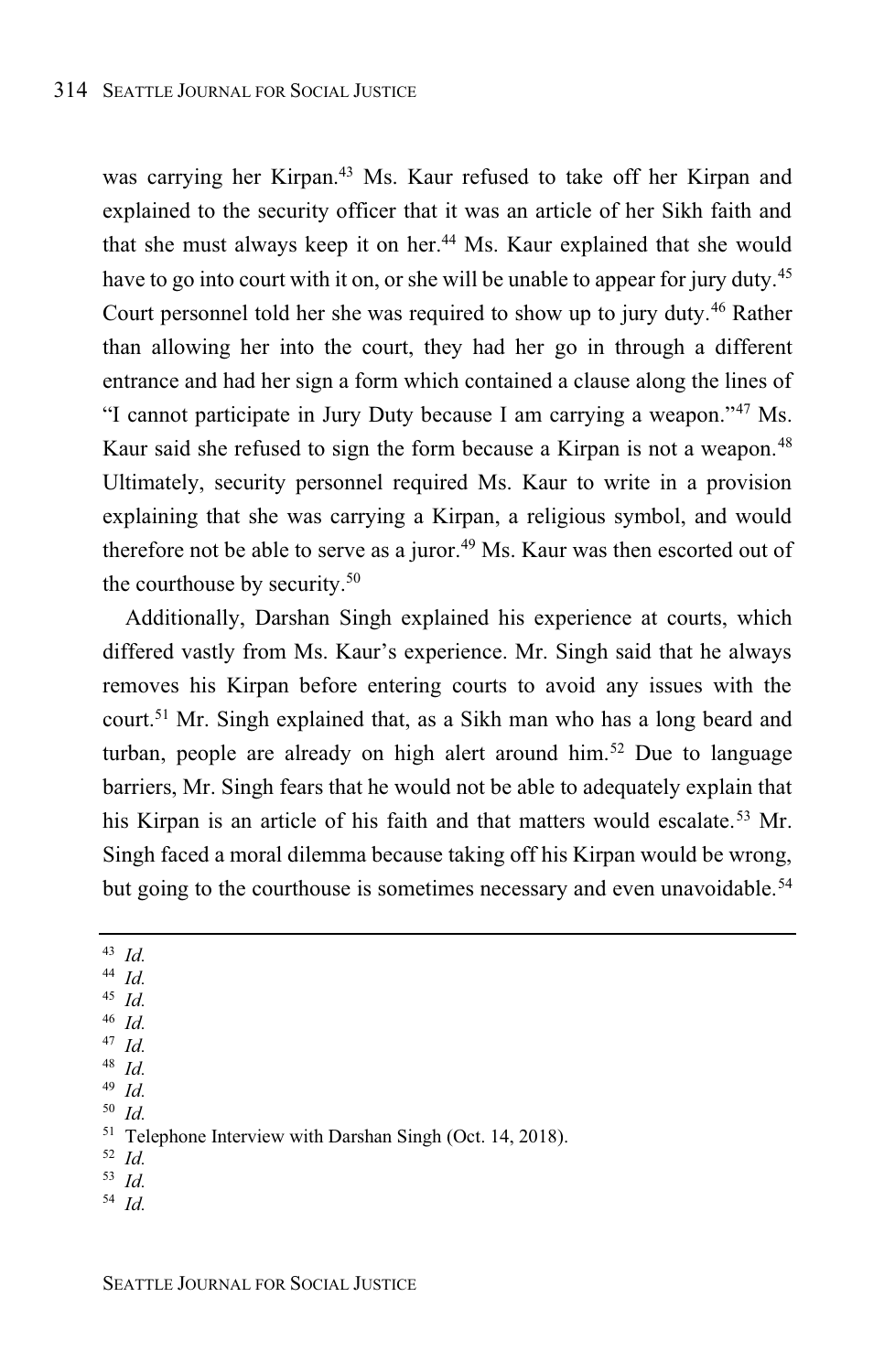Mr. Singh talked about the various times he had to visit the courtroom, whether to get his or his children's passports renewed or, most recently, to serve as a witness for a friend's marriage.<sup>55</sup> Each time, he faced, and continues to face, the same internal dilemma of violating an essential tenet of his religion or going into the courthouse.

Mr. Singh's and Ms. Kaur's stories exemplify just how burdensome the banning of Kirpans can be for Sikhs. People visit courts for various reasons, whether it is to seek legal protection for themselves, to get married, to be a jury member, or to be a witness, among others. <sup>56</sup> Laws and regulations that effectively prohibit Sikhs from bringing Kirpans into courthouses force Sikhs to choose between their right to practice their religion and their right to access courthouses.

In 2014, Gurshant Singh was excluded from serving jury duty in Stutter County Courthouse in Yuba City, California, due to hisinsistence on carrying his Kirpan.<sup>57</sup> Mr. Singh expressed his emotions as he said, "I feel very strongly that as a citizen of the United States that I should be able to serve as a juror." <sup>58</sup> He added, "[t]hey've put me in a position. Either I violate my code of conduct with my religion, or I break the law." <sup>59</sup> The Stutter County Jury Commissioner, Mary Beth Todd, attempted to come up with a solution, including the idea of storing the Kirpan with security at courts. <sup>60</sup> Considering

<sup>55</sup> *Id.*

<sup>56</sup> *Going to Court*, NSW GOV'T, https://www.justice.nsw.gov.au/diversityservices/ Pages/divserv/ds\_cultural\_diverse/ds\_cald\_goingtocourt.aspx [https://perma.cc/J7YJ-BYF8].

<sup>57</sup> *Sikh Barred From Jury Duty After Refusing to Remove Religious Dagger*, *supra* note 1. <sup>58</sup> *Id.*

<sup>59</sup> Yasmine Hafiz, *California Sikh Man, Gursant Singh, Barred From Jury Duty For Carrying Religious Dagger, Kirpan*, HUFFINGTON POST (May 01, 2014), https://www.huffingtonpost.com/2014/05/01/gursant-singh-jury-duty-dagger-

kirpan\_n\_5246955.html [https://perma.cc/LV7Z-URZ9].

<sup>60</sup> Derek Shore, *Sutter County Sikh Told He Can't Serve On Jury With Ceremonial Knife*, CBS SACRAMENTO (Apr. 23, 2014), https://sacramento.cbslocal.com/2014/04/23/ sutter-county-sikh-told-he-cant-serve-on-jury-with-ceremonial-knife/ [https://perma.cc/KR6B-2XZ7].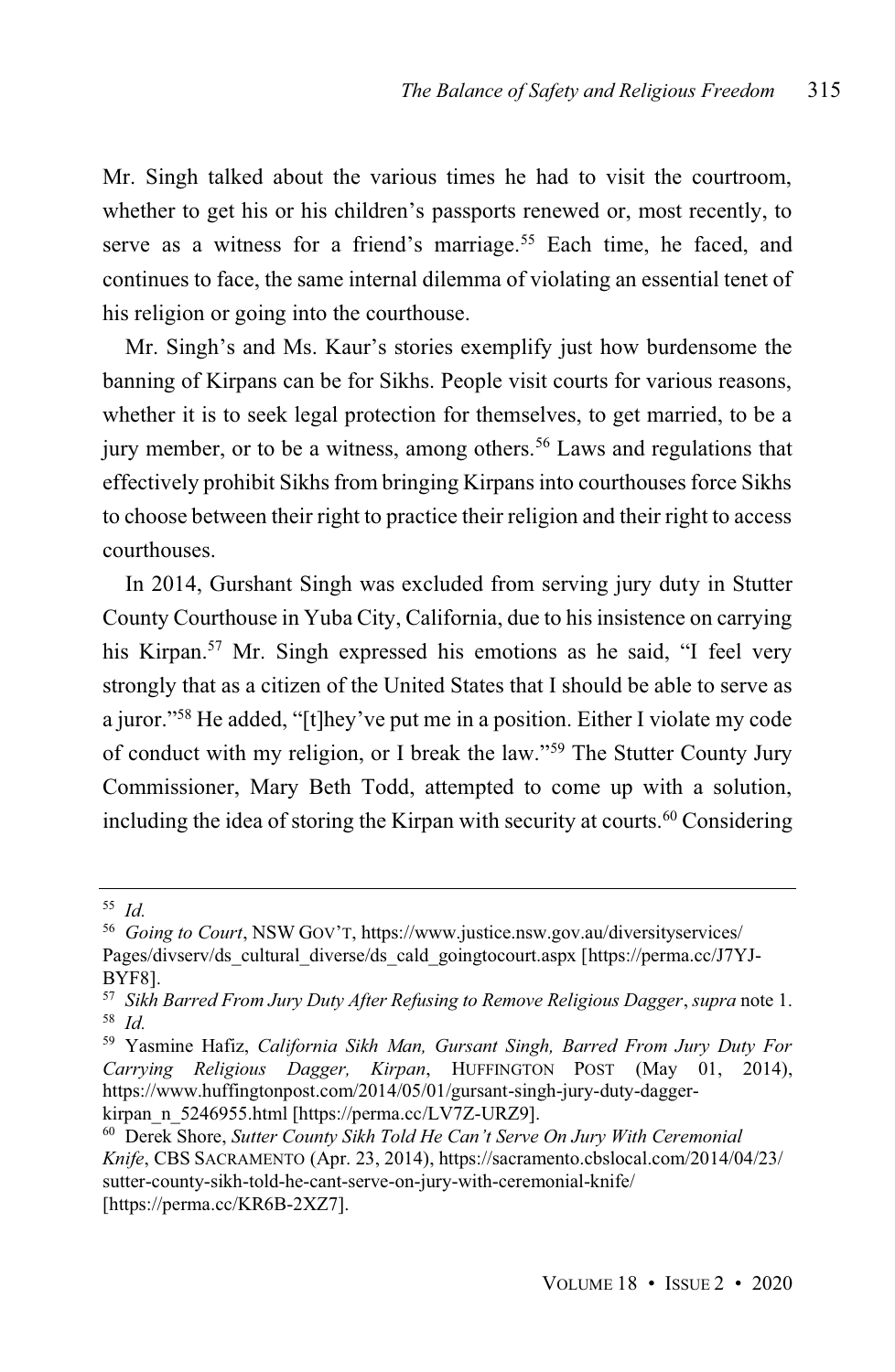that doing so would still require Sikhs to remove their Kirpans, Mr. Singh was not satisfied with this solution. 61

It was long ago established that defendants have a right to a jury of their peers. <sup>62</sup> In *Strauder v. West Virginia*, for instance, the Supreme Court held that the jury should be drawn from a group "composed of the peers or equals [of the defendant]; that is, of his neighbors, fellows, associates, persons having the same legal status in society as he holds."<sup>63</sup> The United States has the fourth largest Sikh population in the world; in King County alone there are roughly 50,000 Sikhs. <sup>64</sup> As US citizens, Sikhs deserve to have a voice when vital decisions that affect all citizens are made in courtrooms every day.

# IV. CANADA'S COURT POLICIES ON KIRPANS

Canada has the largest Sikh population in the world after India.<sup>65</sup> Canada has made great progress in assuring that Sikhs are not denied access to various fora such as schools, airports, and courthouses. The Kirpan is accommodated across Canada, including in the House of Commons, the Supreme Court of Canada (SCC), and all provincial legislatures.<sup>66</sup> In 2006,

<sup>61</sup> *Id*.

<sup>62</sup> U.S. CONST. amend. VI.

<sup>63</sup> Strauder v. West Virginia, 100 U.S. 303, 307 (1879); *see also* Patrick DePoy, *A Jury of Your Peers – The Right to a Jury Trial Free from Discrimination*, ACLU (Jun. 19, 2012), https://www.aclu.org/blog/lgbt-rights/transgender-rights/jury-your-peers-right-jury-trialfree-discrimination [https://perma.cc/F99T-67WA].

<sup>64</sup> Chris Fuchs, *In this Seattle Suburb, Sikh Americans Make Historic Gains Amid Tough Challenges*, NBC NEWS (Nov. 27, 2017), https://www.nbcnews.com/news/asianamerica/seattle-suburb-sikh-americans-make-historic-gains-amid-tough-challengesn822006 [https://perma.cc/H5XC-YUND].

<sup>65</sup> Amber Pariona, *Countries With The Largest Sikh Populations*, WORLD ATLAS (Mar. 23, 2018), https://www.worldatlas.com/articles/countries-with-the-largest-sikhpopulations.html [https://perma.cc/7S9U-C2VR].

<sup>66</sup> Rhéal Séguin, *Invited to Quebec Legislature, Sikhs then Barred for Carrying Kirpans*, GLOBE & MAIL (Jan. 18, 2011), https://www.theglobeandmail.com/news/politics/invitedto-quebec-legislature-sikhs-then-barred-for-carrying-kirpans/article562406/ [https://perma.cc/5V45-UCCC].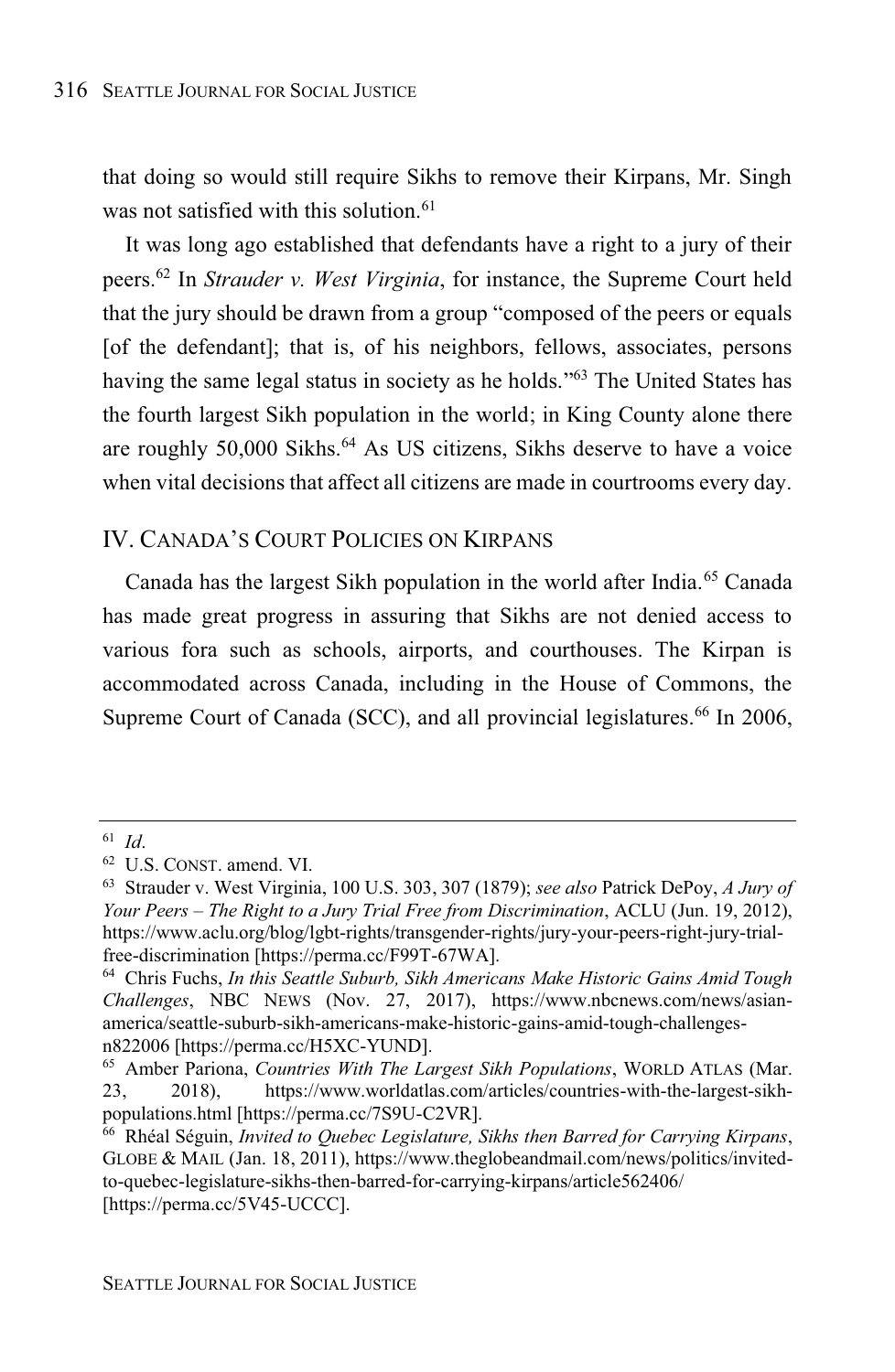the SCC ruled that the Kirpan is not a weapon, but an article of faith. 67 Furthermore, the high-security measures in the 2010 Winter Olympics, held in Vancouver, B.C., permitted the Kirpan.<sup>68</sup>

Notably, Alberta became the first province in Canada to implement a province-wide policy regarding Kirpans in courthouses.<sup>69</sup> This policy was the result of a successful human rights' challenge that started when a man was denied entry to a Calgary court.<sup>70</sup> Tejinder Singh was a 25-year-old Canadian who had been subpoenaed to court to testify at a trial regarding a fatal car accident; he was ordered to appear or risk an arrest warrant being issued for him.<sup>71</sup> Mr. Singh informed the sheriff at the courthouse that he was wearing a Kirpan, and the sheriff informed him he would not be allowed in while wearing it.<sup>72</sup> Mr. Singh explained how humiliating the ordeal was for him, stating, "I considered myself a Canadian Sikh, but on Monday I was made to decide to be a Canadian or a Sikh. That's a decision I never wanted to make."<sup>73</sup> Mr. Singh explained that he, like most baptized Sikhs, never takes off his Kirpan and that it is on him even when he is sleeping or showering.<sup>74</sup>

<sup>74</sup> *Id*.

<sup>67</sup> Jaskaran Sandhu, *World Sikh Organization Disappointed by Passing of Quebec Motion,* WORLD SIKH ORG. (Feb. 09, 2011), http://www.worldsikh.org/world\_sikh\_organization disappointed by passing of quebec\_motion [https://perma.cc/T947-X2US].

<sup>68</sup> Rita Kaur Dhamoon, *Exclusion and Regulated Inclusion, The case of the Sikh kirpan in Canada*, 9 SIKH FORMATIONS 7, 14 (2013).

<sup>69</sup> John Cotter, *Alberta Brings in Policy to Allow Sikhs to Wear Kirpan Religious Knives in Court*, TIMES COLONIST (Jan. 28, 2013), https://www.timescolonist.com/news/albertabrings-in-policy-to-allow-sikhs-to-wear-kirpan-religious-knives-in-court-1.58268 [https://perma.cc/9FN3-4PYX].

<sup>70</sup> *Id*.

<sup>71</sup> *Sikh Man Considers Filing Complaint over his Kirpan*, VANCOUVER SUN (Jan. 18, 2008), http://www.pressreader.com/canada/vancouver-sun/20080118/281775624836311 [https://perma.cc/MLJ5-MU7A].

<sup>72</sup> *Id*.

<sup>73</sup> *Id*.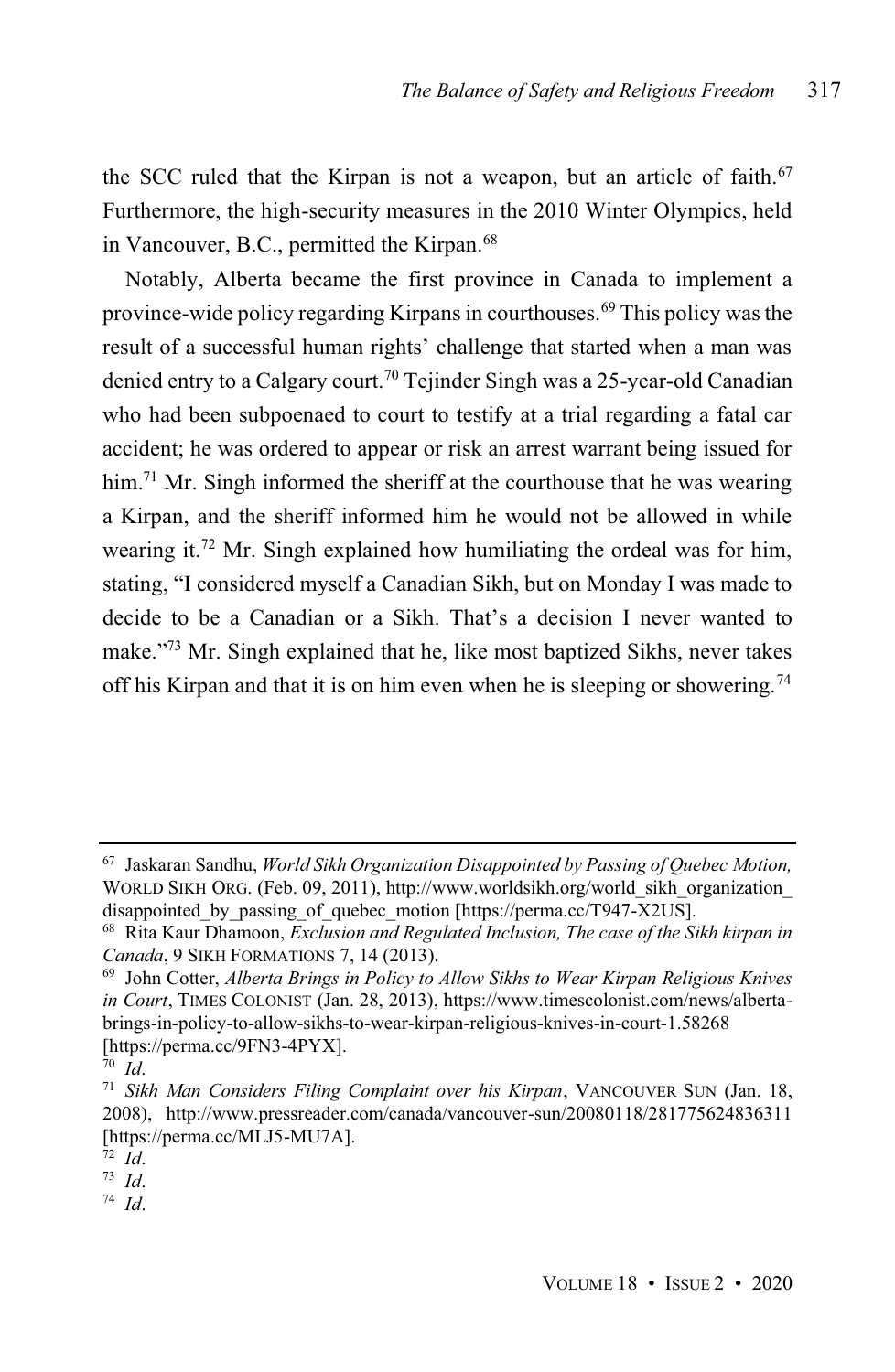Fortunately, Alberta later adopted Toronto's policy allowing Sikhs to wear Kirpans into court.<sup>75</sup> Now, Alberta's policy consists of the following multistep process:

The guidelines provide that: (1) a person who wishes to enter an Alberta courthouse wearing a Kirpan must self-identify as a Khalsa Sikh (baptized Sikh) and inform the court officer that they are carrying a Kirpan upon arrival; (2) all articles of the Sikh faith must be worn and available for proof, if required; the total length of the Kirpan, including the sheath, may not exceed 7.5 inches with a blade of not more than 4 inches; (3) the Kirpan must be worn under clothing and not be easily accessible and remain so throughout the courthouse attendance.<sup>76</sup>

In addition to these guidelines, the court security guards are required to do a further risk assessment to determine whether the Kirpan should be allowed inside the courthouse.<sup>77</sup> The assessment is conducted from a general riskbased perspective; the assessment may include, but is not limited to, consideration of the following factors:

1. The reason for the person being at the courthouse (visitor, witness, victim, accused, jury duty, student, etc.).

2. The type of court proceeding the person is attending (criminal trial, small claims, family court, etc.).

3. The adversarial nature of the court proceeding that the person intends to attend.

4. Any other identified risk factors that may contribute to a potential for violence. Types of factors include, but are not limited

<sup>75</sup> Cotter, *supra* note 69.

<sup>76</sup> *WSO Gets Sikh "Kirpan" Accommodated At Alberta Courts,* LINK, (Jan. 26, 2013), http://thelinkpaper.ca/?p=26146 [https://perma.cc/5LH5-8SUA].

<sup>77</sup> ALBERTA HUM. RTS. COMM'N, SUMMARY OF ALBERTA JUSTICE AND SOLICITOR GENERAL PERIMETER SECURITY SCREENING PROCEDURES FOR KIRPANS AT ALBERTA COURTHOUSES (2016), *available at* https://www.albertahumanrights.ab.ca/Documents/ Summary.Kirpans.Policy.Alberta.courthouses.pdf [https://perma.cc/5QJ3-EAT8].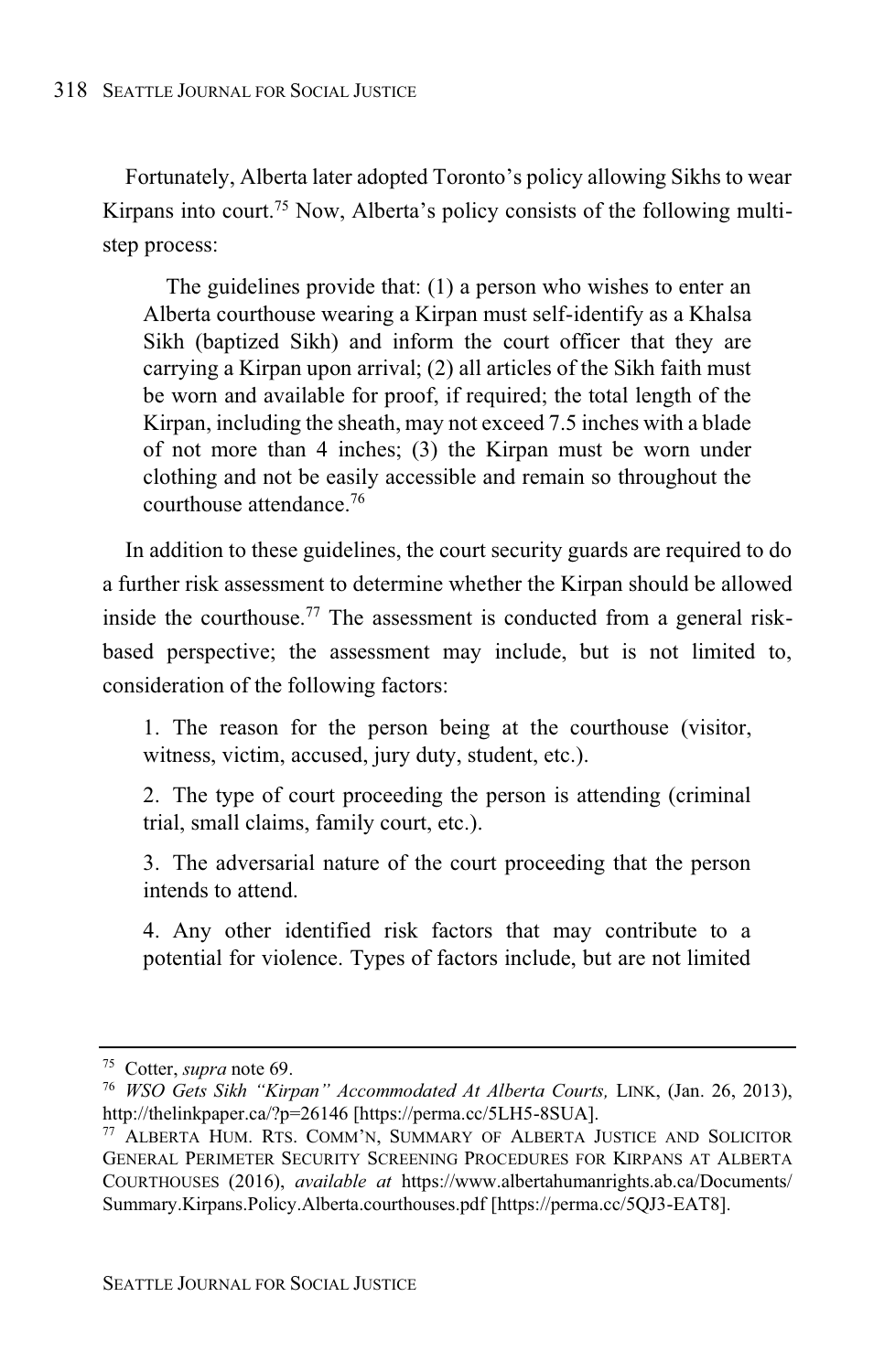to, occurrences of prior threats of violence, prior circumstances of violence and potential volatility of the participants.<sup>78</sup>

In addition, if a contentious case is being heard in the courthouse that may have a serious potential for violence, the person wearing a Kirpan will not be allowed entry into the courthouse in order to ensure that the Kirpan cannot be taken from them and used as a weapon by someone else.<sup>79</sup>

The Alberta Courthouse policy also includes procedures for the sheriffs to follow in any case where an individual is not in compliance with the above standards or where the sheriffs identify risk factors that would determine that a Kirpan should not be admitted.<sup>80</sup> In 2017, Canada as a whole became even more open when it enacted a policy allowing Kirpans under six-centimeters onto airplanes for local and international flights, with an exception for flights going to the United States. <sup>81</sup> In Canada, the Quebec National Assembly and prisons are now the only two places with absolute prohibitions on the Kirpan.<sup>82</sup> Canada has thus experienced a slow process to achieve wider acceptance of Kirpans, spanning the allowance of Kirpans in schools, in courthouses, and now in airplanes.

# V. ADDING AN EXEMPTION FOR KIRPANS IN RCW 9.41.300 AND DECLARING KIRPANS AS AN ARTICLE OF FAITH

The State of Washington should adopt policies and guidelines similar to those in Canada and apply them to Washington's current Kirpan-related legislative framework, Revised Code of Washington (RCW) 9.41.300. Next,

<sup>78</sup> *Id.*

<sup>79</sup> *WSO Gets Sikh "Kirpan" Accommodated At Alberta Courts*, *supra* note 76.

<sup>80</sup> ALBERTA HUM. RTS COMM'N, *supra* note 78.

<sup>81</sup> Preeti K. McCarthy, *Sikhs Get Permission to Wear Kirpans on Flights in Canada*, SBS (Nov. 8, 2017), https://www.sbs.com.au/yourlanguage/punjabi/en/article/2017/

<sup>11/08/</sup>sikhs-get-permission-wear-kirpans-flights-canada [https://perma.cc/EG9T-EL7K].

<sup>82</sup> *Quebec Kirpan Ruling Very Disappointing: WSO*, INDOCANADIANS (Feb. 24, 2018), http://www.indocanadians.ca/indo-canadian-news/canadian-news/quebec-kirpan-rulingdisappointing-wso/ [https://perma.cc/CM55-5WRZ].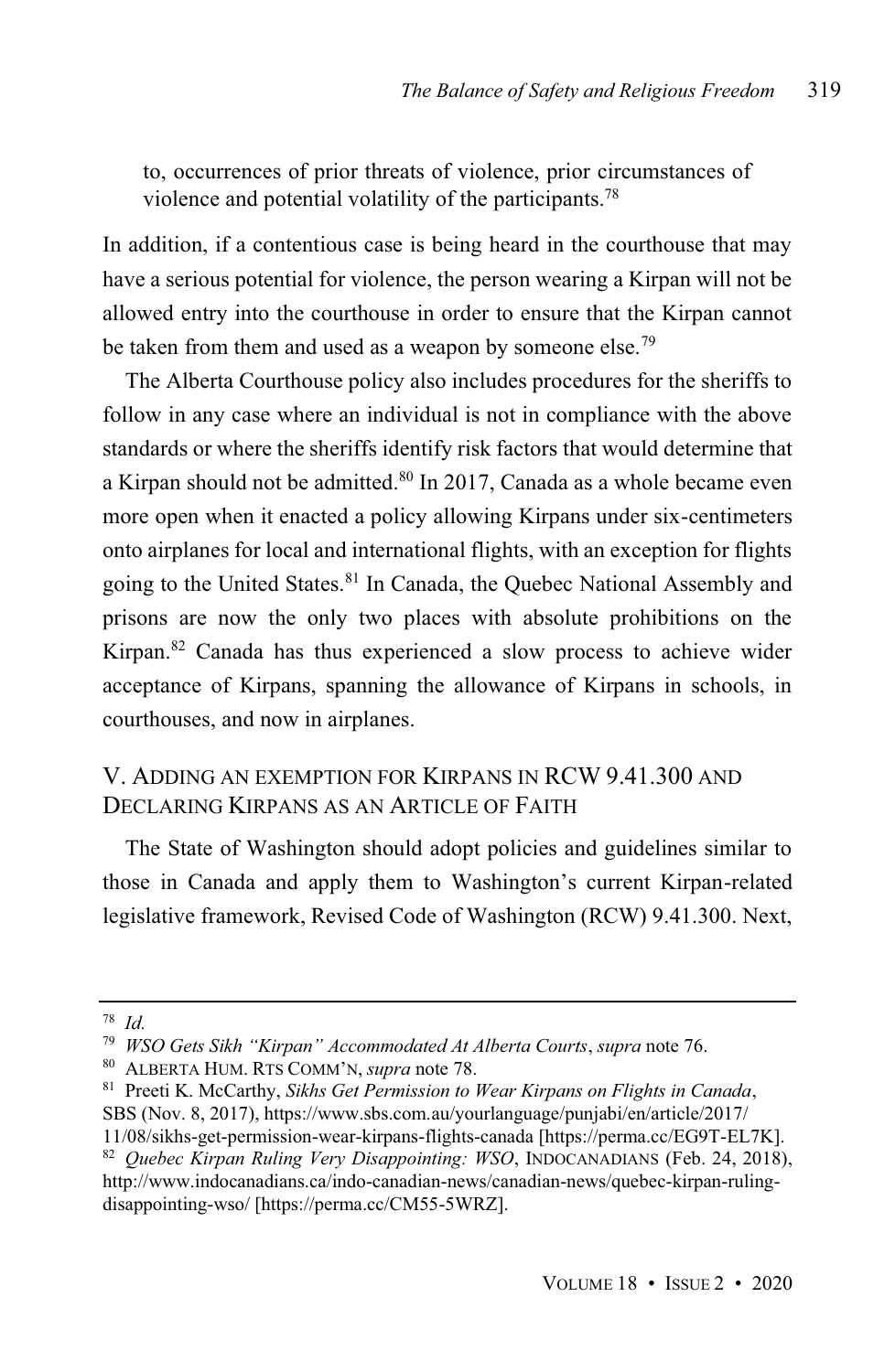Washington State Legislation should consider the solution of declaring the Kirpan an article of faith.

# *A. Washington's Current Law on Kirpans*

In order to allow Sikhs the freedom to practice their religion and the freedom to access courthouses, the Washington State legislature must enact policies to allow Kirpan-carrying Sikhs access to courts and the legal system. The current law prohibiting Kirpan-carrying Sikhs from entering courthouses is The Revised Code of Washington (RCW) 9.41.300, which is as follows:

(1) It is unlawful for any person to enter the following places when he or she knowingly possesses or knowingly has under his or her control a weapon: …

(b) Those areas in any building which are used in connection with court proceedings, including courtrooms, jury rooms, judge's chambers, offices and areas used to conduct court business, waiting areas, and corridors adjacent to areas used in connection with court proceedings. …

For purposes of this subsection (1)(b), "weapon" means any firearm, explosive as defined in RCW 70.74.010, or any weapon of the kind usually known as slung shot, sand club, or metal knuckles, or any knife, dagger, dirk, or other similar weapon that is capable of causing death or bodily injury and is commonly used with the intent to cause death or bodily injury.<sup>83</sup>

# *B. Proposed Changes to RCW 9.41.300*

RCW 9.41.300 has been used as a basis to deny Sikhs entry to courthouses when they carry Kirpans.<sup>84</sup> Despite the fact that Sikhs have proven time and time again in courts that Kirpans are not weapons, they are often treated like daggers due to their shape and length. Because Kirpans continue to be treated

<sup>83</sup> WASH. REV. CODE § 9.41.300 (2018).

<sup>84</sup> *Id.*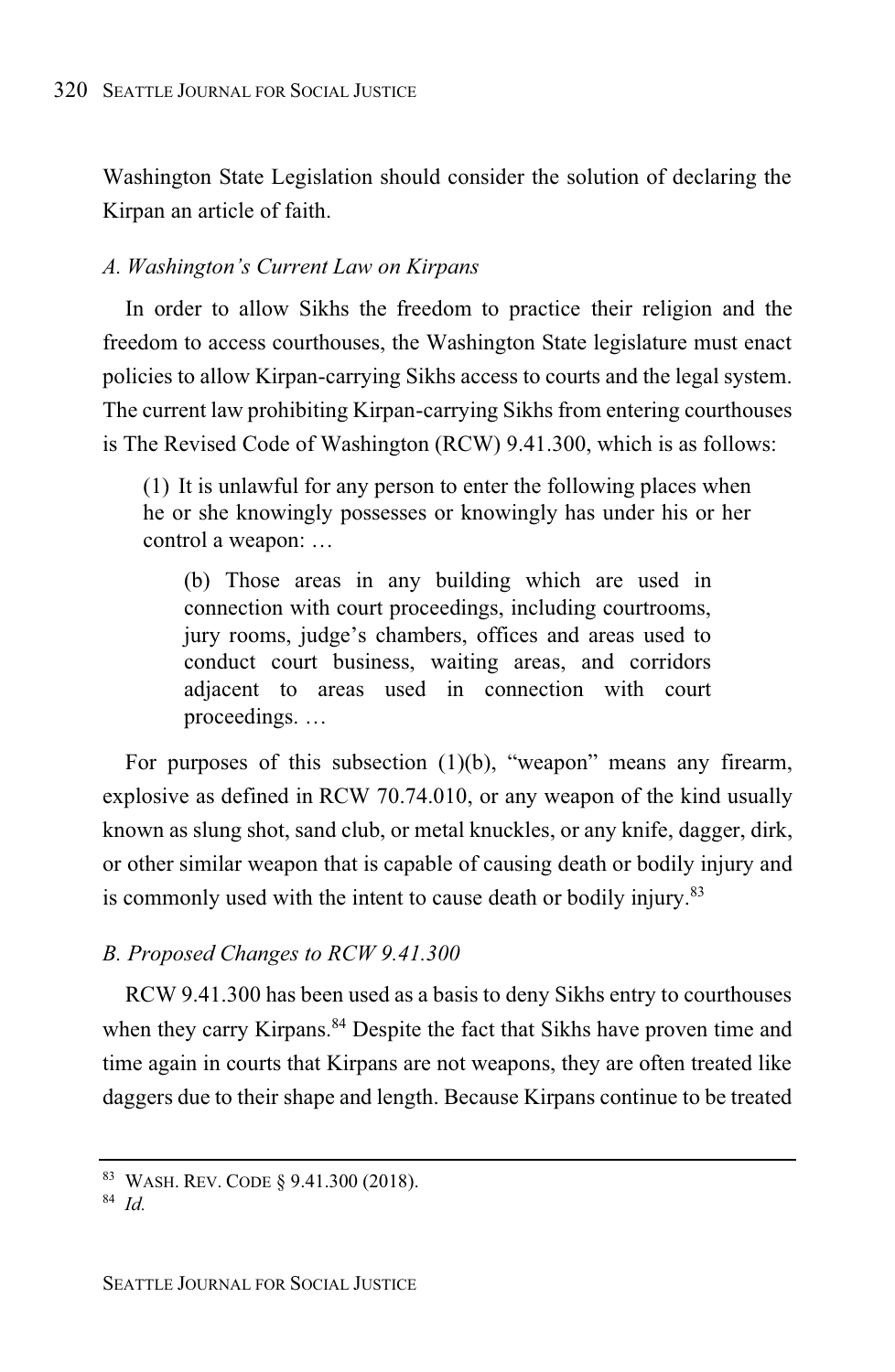as weapons, it is important that drafters of a revised RCW adopt an exception for Kirpan-carrying Sikhs so that they may enter a courthouse without being required to dishonor their code of conduct. This article proposes adding an exemption to RCW 9.41.300(6), which lists the individuals to whom the prohibitions do not apply, for baptized (*i.e.*, Kirpan-carrying) Sikhs so that they may carry Kirpans in accordance with the tenets of their faith. The exemption should draw from, and in some cases adopt, the language in corresponding provisions promulgated by courthouses in Alberta, Canada.

In addition, while Washington needs to adopt a Kirpan policy based on Alberta's, Washington should take the additional step of ensuring the policy is uniform, clear, and minimizes discretion at the individual-officer level. This is important, as it would not only minimize opportunities for discrimination, but also preserve efficiency as there is no need for subject tests based on the presence of all the "five Ks".<sup>85</sup> Language to this effect should ensure that Sikhs will not be unreasonably searched for the purposes of ascertaining whether the person is truly a baptized Sikh, unless the security personnel in question has reasonable suspicion that they are not. In the case where an officer has reasonable doubts about the legitimacy of the Kirpan, it is recommended that an upper-level manager or security personnel be required to assess the situation before the Sikh has to show their "five Ks." This would ideally decrease discriminatory harassment and ensure court security do not abuse their power by asking a Sikh to prove their identity. In addition, such a requirement would place accountability on security personnel to ensure that they do not target individuals merely based on their appearance. Specifically, the proposed RCW exception could look like the following:

RCW 9.41.300

(6) Subsection (1) of this section shall not apply to:

<sup>85</sup> *See* discussion *supra* Part II.A.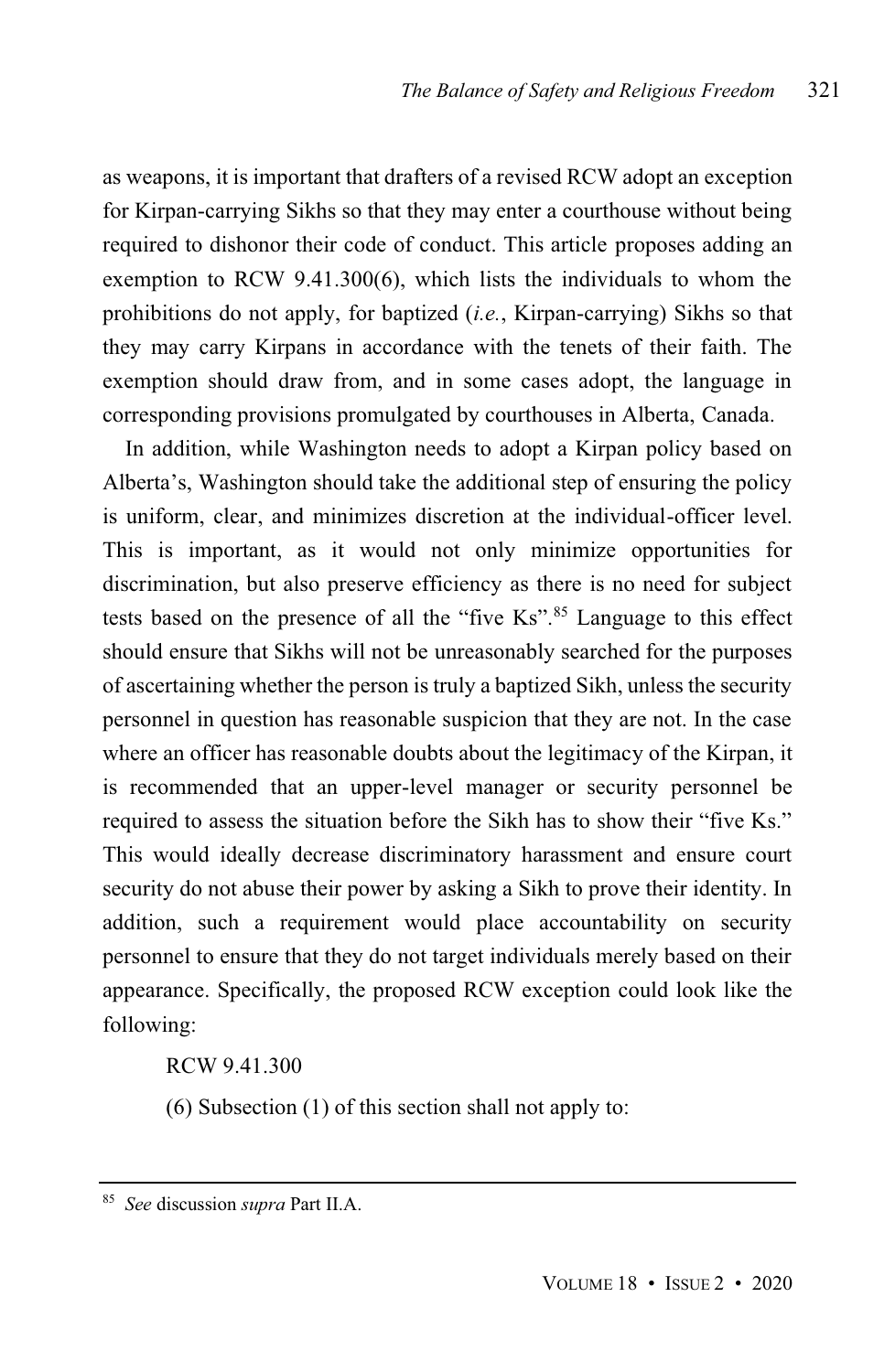(d) Individuals wearing a Kirpan who self-identify as baptized Sikhs and have disclosed that they are carrying a Kirpan to security officers of the court or other public facility or office, in addition:

(i) The total length of the Kirpan may not exceed 7.5 inches.

(ii) The Kirpan shall be worn under clothing and shall not be easily accessible, and shall remain so throughout the carrier's presence in the courthouse.

(iii) All articles of Sikh faith must be worn and be available for proof if required. If a court security guard reasonably suspects the legitimacy of the Kirpan, an upperlevel employee must assess the situation before the individual is asked to show all five articles of faith.

In addition to the above-mentioned guidelines, Washington should adopt the risk assessment process that Alberta has used for several years, in order to add further protections and accountability procedures to this legal framework. By amending RCW 9.41.300 and enacting additional guidelines for security assessment, Washington State would hold court security personnel accountable to conducting a general risk assessment, thereby increasing Sikhs' access to courts. Taking Alberta as a model, a risk assessment for Washington may include, but would not be limited to, the following:

1. The reason for the person being at the courthouse (visitor, witness, victim, accused, jury duty, student, etc.).

2. The type of court proceeding the person is attending (criminal trial, small claims, family court, etc.).

3. The adversarial nature of the court proceeding that the person intends to attend.

4. Any other identified risk factors that may contribute to a potential for violence. Types of factors include, but are not limited to, occurrences of prior threats of violence, prior circumstances of violence and potential volatility of the participants.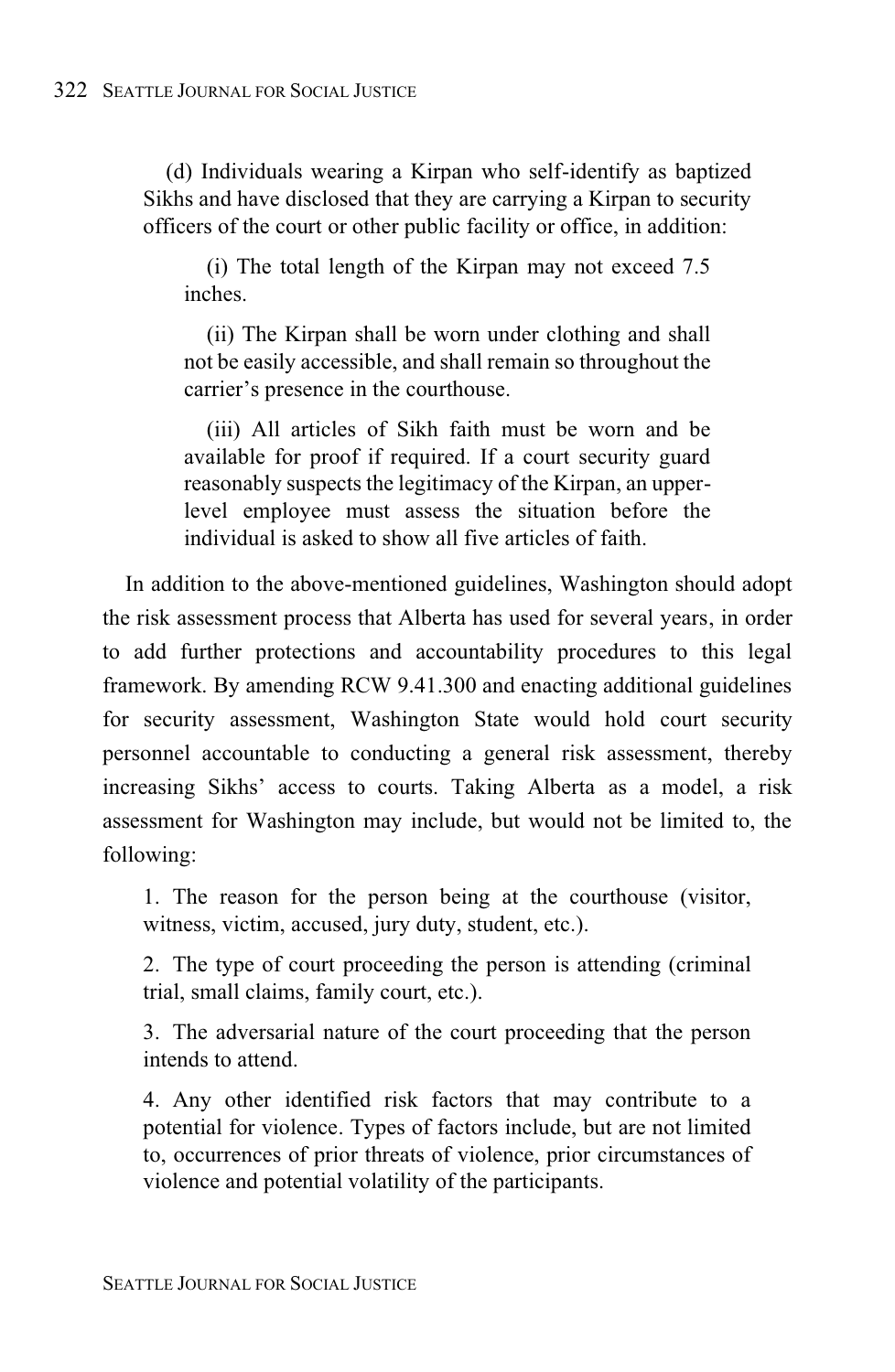5. If there is a contentious case being heard in the courthouse with a serious potential for violence, the person wearing a Kirpan will not be allowed entry into the courthouse in order to ensure that the Kirpan cannot be taken from them and used as a weapon by someone else.

6. If in any case a court security officer deems it necessary to deny entry to a baptized Sikh, the risk assessment will have to be reviewed and granted by an upper-level manager or security personnel to protect against discrimination.

# *C. Declaring Kirpans to be an article of faith rather than a weapon*

RCW 9.41.300 plainly states that weapons that are "commonly used with the intent to cause death or bodily harm." <sup>86</sup> Based on this language, Kirpans are not weapons because they are not commonly used to cause harm.<sup>87</sup> Many baptized Sikhs sleep with their Kirpans on; this alone may be evidence that Kirpans are not sharp enough to easily break skin or likely to slip out of their sheaths easily. A similar argument about Kirpans not being classified as deadly weapons was successful in the Ohio Court of Appeals in *State v. Singh*. <sup>88</sup> The court held that the definition of "deadly weapon" in the corresponding Ohio statute consisted of an "instrument capable of inflicting death and either designed or specially adapted for use as a weapon or possessed, carried, or used as a weapon". <sup>89</sup> Although the court noted that the pointed Kirpan is capable of inflicting death, it concluded that the Kirpan is nevertheless not a deadly weapon.<sup>90</sup> There was no evidence presented that proved the Kirpan was carried or used as a weapon by Singh, as the Kirpan was sheathed and sewn to the front of his undergarment.<sup>91</sup> In addition, the

<sup>86</sup> *Id.*

<sup>87</sup> Satvinder Singh Juss, *Kirpans Law and Religious Symbols in Schools*, 55 J. OF CHURCH & ST., 1, 13 (2013).

<sup>88</sup> *State v.* Singh, 117 Ohio App. 3d 381, 387 (Ohio Ct. App. 1996); Volokh, *supra* note 35.

<sup>89</sup> *State v.* Singh, 117 Ohio App. 3d 381, 387 (Ohio Ct. App. 1996).

<sup>90</sup> *Id.*

<sup>91</sup> *Id.*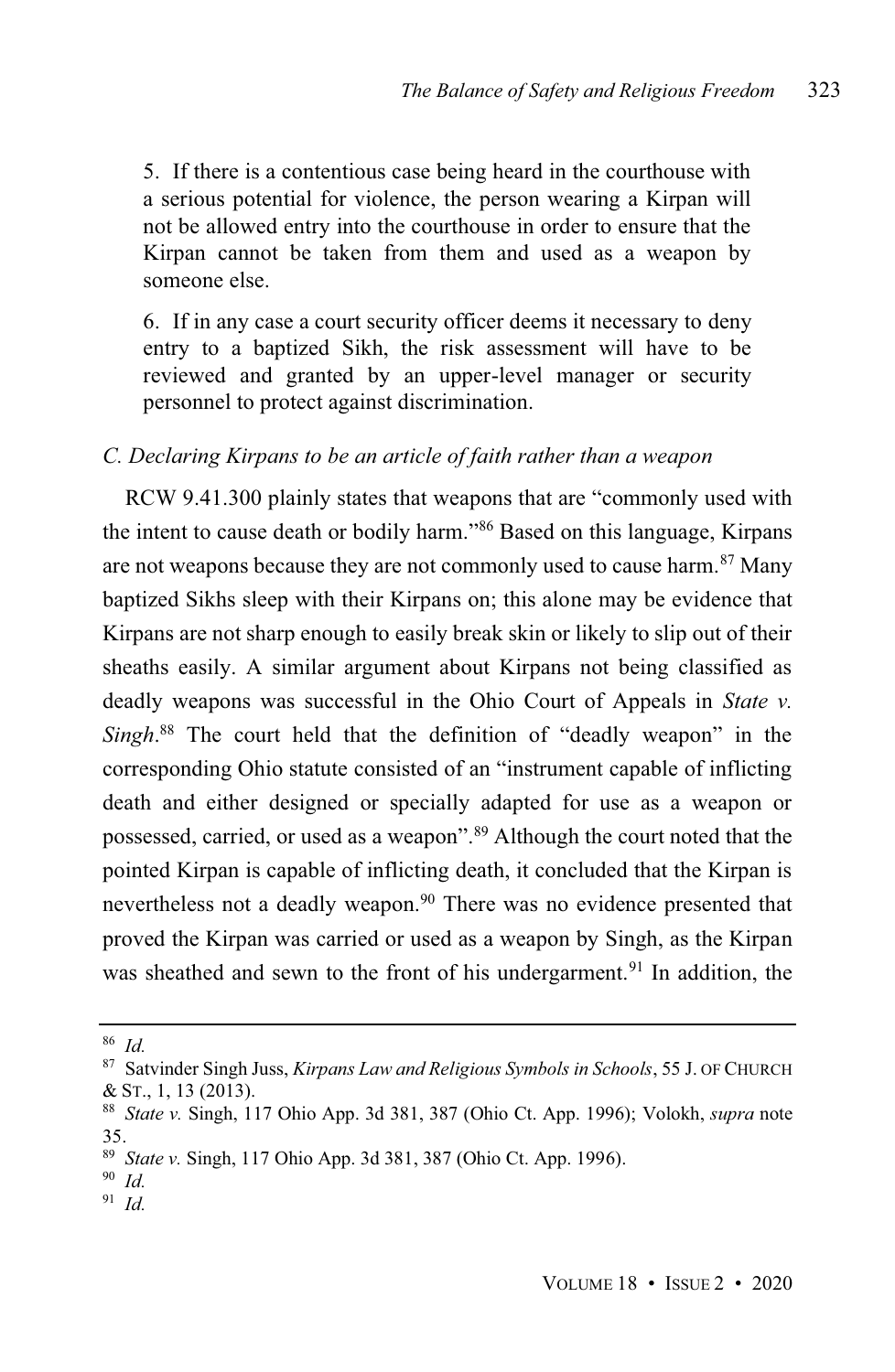expert testimony was only able to establish that a Kirpan could be used as a weapon in certain "last resort" situations, and even this was based on a letter from a 17th century cleric.<sup>92</sup> Testimony also importantly established that Kirpans are designed to remind Sikhs of their obligation to do justice.<sup>93</sup> The court continued to establish the importance of Kirpans for Sikhs by recognizing that

[t]o be a Sikh is to wear a Kirpan – it is that simple. It is a religious symbol, and in no way a weapon. As long as the Kirpan remains a symbol and is neither designed nor adapted for use as a weapon, laws such as R.C. 2923.12 are wholly inapplicable.<sup>94</sup>

The judge also expressed how establishing a Kirpan as a deadly weapon would have the negative impacts of banishing the members of one religious sect from the state of Ohio due to its mandatory wear.<sup>95</sup> Washington should look toward this legal precedent and refuse to classify Kirpans as dangerous weapons.

# *D. Public saftey*

Public safety concerns remain the primary argument against allowing Kirpans in courtrooms. Allowing pointed metal items into court, a place where high tension situations occur, to some may be worrisome. However, despite this concern, courts have been known to allow items such as scissors, forks, butter knives, pliers, and other "pointed metal objects" into courthouses with little to no regulation.<sup>96</sup> Sikhs have repeatedly shown that their Kirpans are not the dangerous objects that they are made out to be—at least no more dangerous than these other objects already found in

<sup>92</sup> *Id.*

<sup>93</sup> *Id.*

<sup>94</sup> *Id.* at 388.

<sup>95</sup> *Id.*

<sup>96</sup> KING CTY. COURTHOUSE, STANDARD OPERATING PROCEDURE (last visited Mar. 18, 2019) https://www.kingcounty.gov/~/media/about/images/locations/courthouseprohibited-permitted-items.ashx?la=en [https://perma.cc/AHS4-QV8S].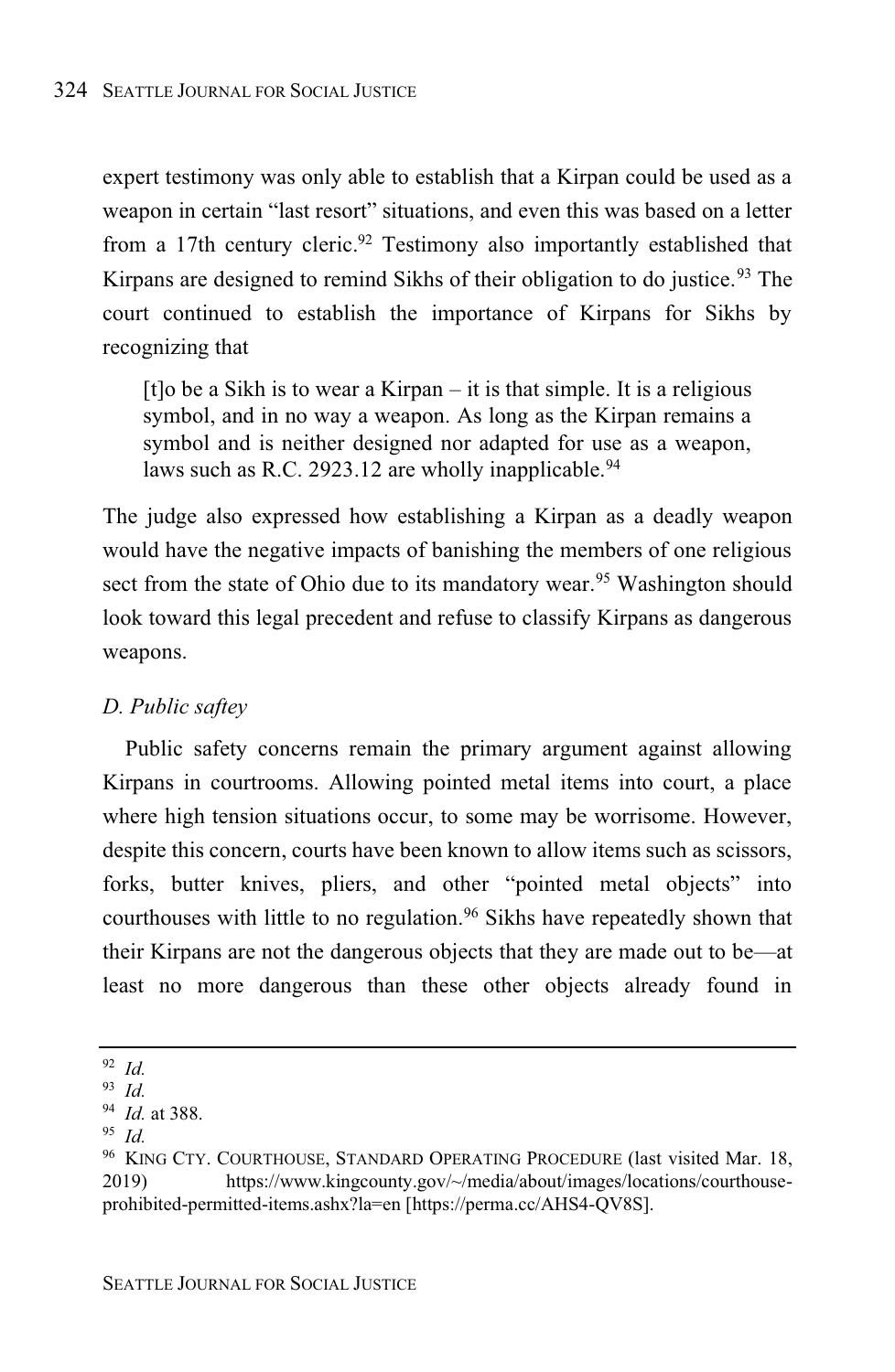courthouses. In the case of *Tagore v. Department of Homeland Security*, for instance, Ms. Tagore's attorney vigorously rubbed the blade of the Kirpan against his hand to demonstrate that it was not sharp enough to break skin.<sup>97</sup>

It is also notable how other places that are generally high security – such as schools, airports, and the White House have dealt with the safety concerns of Kirpans without imposing a total ban on Kirpans. In Washinton State, the Auburn School District administrators relied on state and federal guidelines that allow certain exceptions to Washington's "zero tolerance" weapons policy in determining that as long as the Kirpan is kept underneath clothes, and not shown around, then students and staff will be allowed to carry it.<sup>98</sup> The Auburn School District understood that this was a compromise that allowed Sikhs to practice their faith without jeopardizing the safety of the children.<sup>99</sup> Indeed, many Sikh students and staff in that school district have carried Kirpans for years without incident.<sup>100</sup> Further, the district made it clear that one child's mistake, were such to occur, would not strip all Sikhs from their constitutionally guaranteed freedom of religion.<sup>101</sup>

Outside of the school context, there are even a few examples of public places with otherwise unparalleled security beginning to soften their stances on whether the Kirpan is a "dangerous weapon." As of 2017, Transport Canada, for instance, announced that Canada would allow small Kirpans on all domestic and international flights, excluding flights going to the  $U.S.<sup>102</sup>$ 

<sup>97</sup> Tagore v. U.S., 735 F.3d 324 (5th Cir. 2013); *see* Michael Cohn, *Voices More on the Case of the IRS Dagger Carrier*, ACCT. TODAY (Sep. 2, 2009), https://www.accountingtoday.com/opinion/more-on-the-case-of-the-irs-dagger-carrier [https://perma.cc/3LJC-NTSC].

<sup>98</sup> Eric Wilkinson, *Student Allowed to Bring Religious Knife to Class,* USA TODAY (Oct. 23, 2014), https://www.usatoday.com/story/news/nation/2014/10/23/student-allowedbring-religious-knife-school/17763379/ [https://perma.cc/9NLL-ACM6].

<sup>99</sup> *Id.* <sup>100</sup> *Id.*

 $101$  *Id.* 

<sup>102</sup> *World Sikh Organization Welcomes Canadian Decision to Allow Small Kirpans on Flights*, CBC (Nov. 7, 2017), https://www.cbc.ca/radio/asithappens/as-it-happens-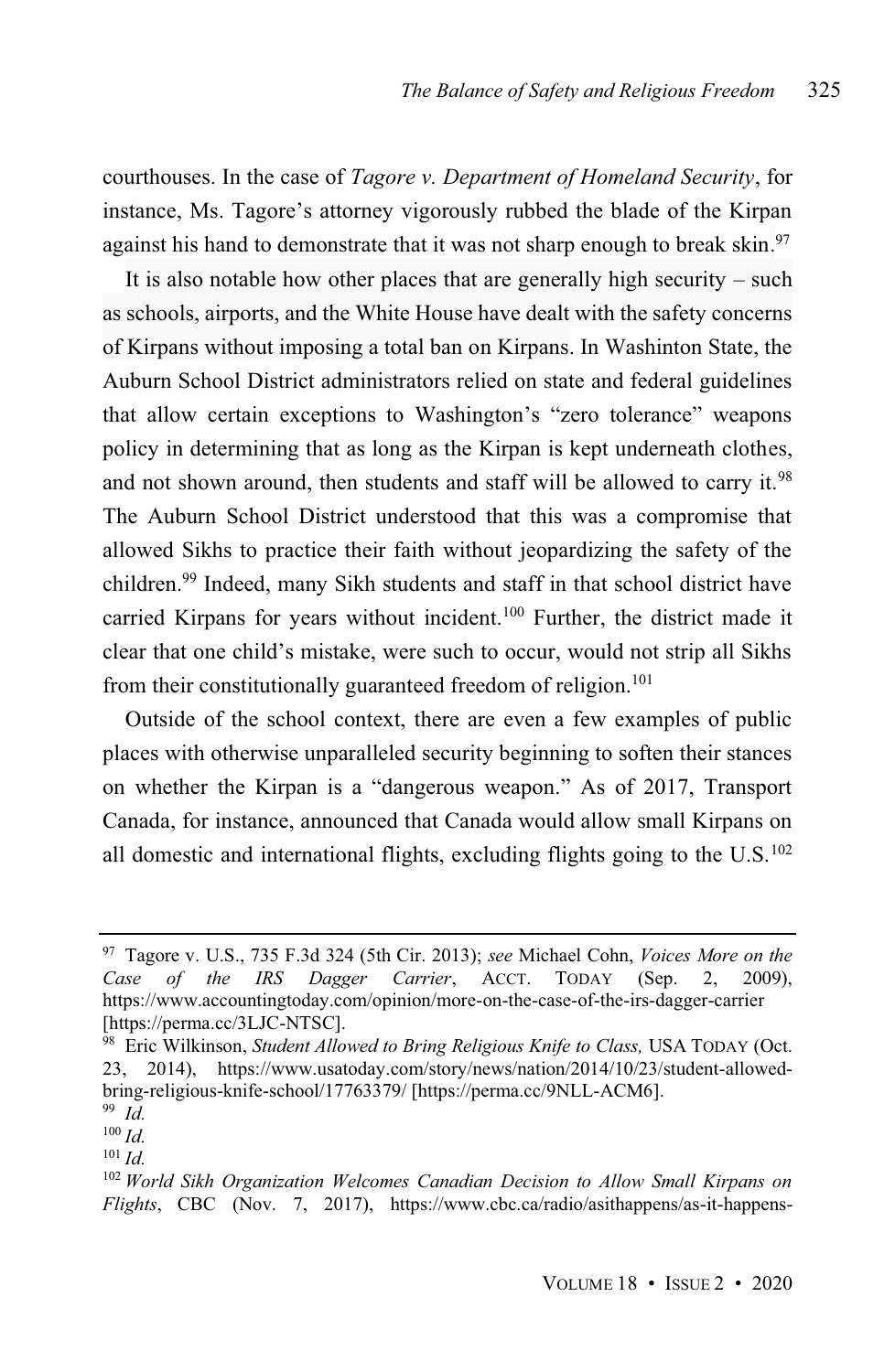In 2010, the White House allowed Tarunjit Singh Butalia to enter the premise with his Kirpan on to attend "A Multi-Stakeholder Roundtable to Advance Multi-religious Cooperation for Peace, Development, and Shared Security," after Secret Service was able to complete a risk assessment. 103

Schools, airports, and the White House, similar to courthouses, are places where the public generally should not be able to carry weapons. Exceptions have been made for Kirpans in a manner where the security interest are not overlooked, but Sikhs' right to practice their religion is not compromised either.

# VI. EXPAND THE KIRPAN POLICY OF THE FEDERAL PROTECTIVE **SERVICE**

# *A. The Federal Protective Service*

In many sectors of society, there are no explicit exceptions allowing Sikhs to carry Kirpans. Even in schools, there are no outright policies that allow faculty, staff, or students to carry Kirpans; rather, it is often understood by faculty that they are permitted. Surprisingly, the one place where the allowance of Kirpans has been codified is in federally protected facilities.

Policy changes in the Federal Protective Services (FPS), a division of the US Department of Homeland Security (DHS), came as a response to *Tagore v. United States*. <sup>104</sup> In that case, Ms. Tagore worked for the IRS and when she became a baptized Sikh, she began carrying a three-inch Kirpan.<sup>105</sup> Upon discovering that she was able to pass through her building's metal detector without setting it off, Ms. Tagore informed her supervisor that she was

tuesday-edition-1.4391247/world-sikh-organization-welcomes-canadian-decision-toallow-small-kirpans-on-flights-1.4391256 [https://perma.cc/7MQH-7AXL].

<sup>103</sup> Butalia, *supra* note 7.

<sup>104</sup> Tagore v. U.S., 735 F.3d 324 (5th Cir. 2013); *see New Federal Kirpan Policy: What You Need to Know*, SIKH COAL. (Sep. 28, 2013), https://www.sikhcoalition.org/ blog/2013/new-federal-kirpan-policy-what-you-need-to-know/ [https://perma.cc/8VM2- WUW9].

<sup>105</sup> Tagore, 735 F.3d at 324.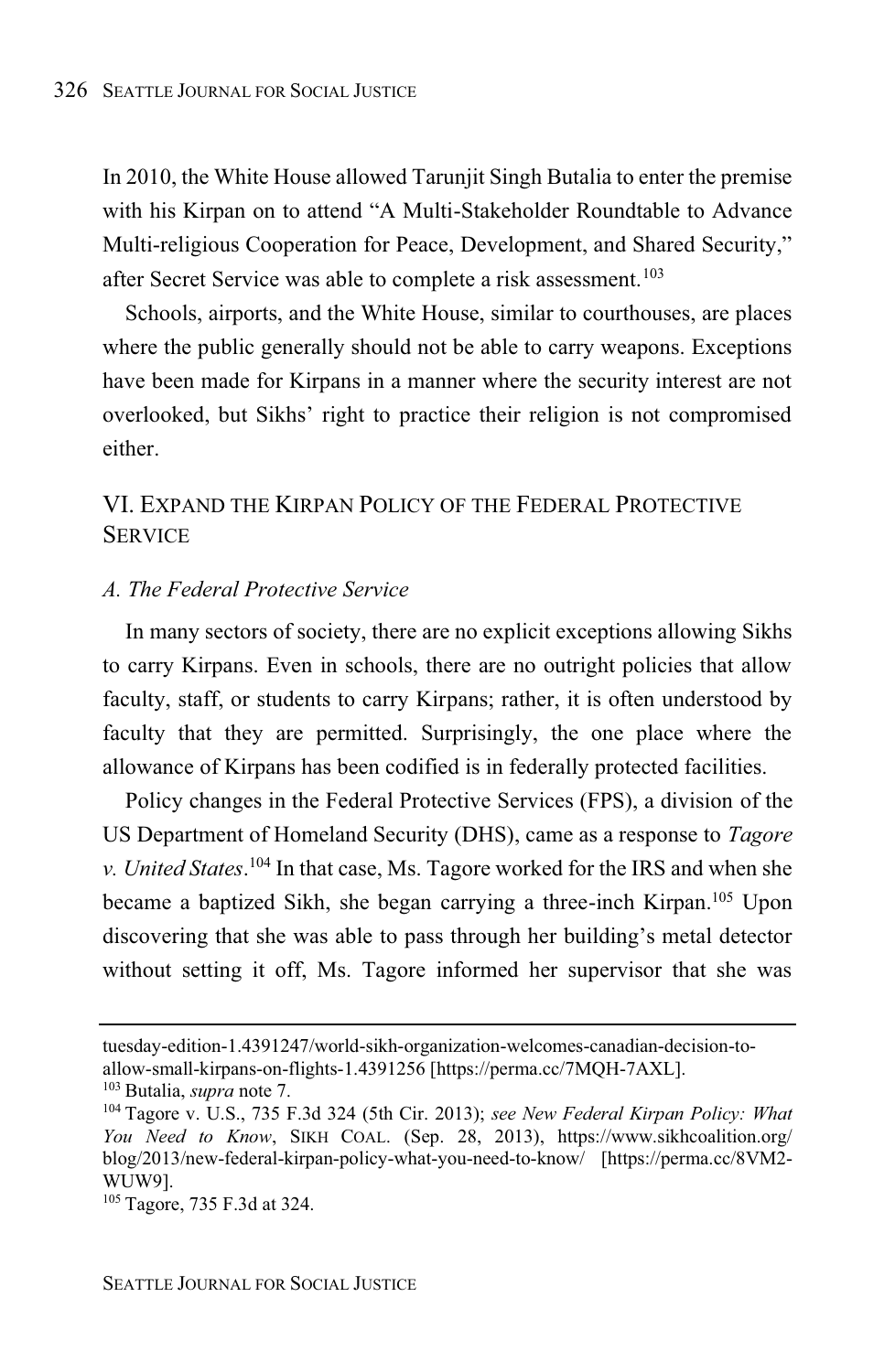carrying a Kirpan, and was then instructed to request a security waiver. <sup>106</sup> To do this, Ms. Tagore brought a letter from the Legal Director of the Sikh Coalition, who explained that Ms. Tagore had recently been baptized and was required by her religion to carry all five articles of Sikhism at all times.<sup>107</sup> Further, the letter highlighted the fact that Kirpans are less dangerous than scissors and box cutters, which are regularly allowed into FPS buildings.<sup>108</sup> Despite the smaller Kirpan and the letter explaining the religious requirement to wear a Kirpan, Ms. Tagore was placed on an interim arrangement requiring her to work from home until the matters were resolved. <sup>109</sup> Ms. Tagore worked from home for nine months before she was eventually terminated.<sup>110</sup> In their reasoning, FPS stated that 18 U.S.C § 930(a) bans the knowing possession of "a firearm or other dangerous weapon in a Federal facility." <sup>111</sup> "Dangerous weapon" is further defined under  $\S 930(g)(2)$  as "a weapon, device, instrument, material, or substance, animate or inanimate, that is used for, or is readily capable of, causing death or serious bodily injury, except that such term does not include a pocket knife with a blade of less than 2 1/2 inches in length." <sup>112</sup> FPS determined that Ms. Tagore's Kirpan qualified as a "dangerous weapon" due to its three-inch blade, and thus that Ms. Tagore did not fall within an exemption of the statute.<sup>113</sup>

That decision led Ms. Tagore to bring a Title VII case against FPS and a Religious Freedoms Restoration Act action against FPS, DHS, and other defendants. <sup>114</sup> As a result of this case, FPS settled with Ms. Tagore and brought a change to its nationwide policies to accommodate Sikh federal

<sup>106</sup> *Id.* <sup>107</sup> *Id.* <sup>108</sup> *Id*. at 326. <sup>109</sup> *Id*. <sup>110</sup> *Id*. at 327. <sup>111</sup> *Id*. at 326.  $112$  *Id.* <sup>113</sup> *Id*. <sup>114</sup> *Id*. at 327.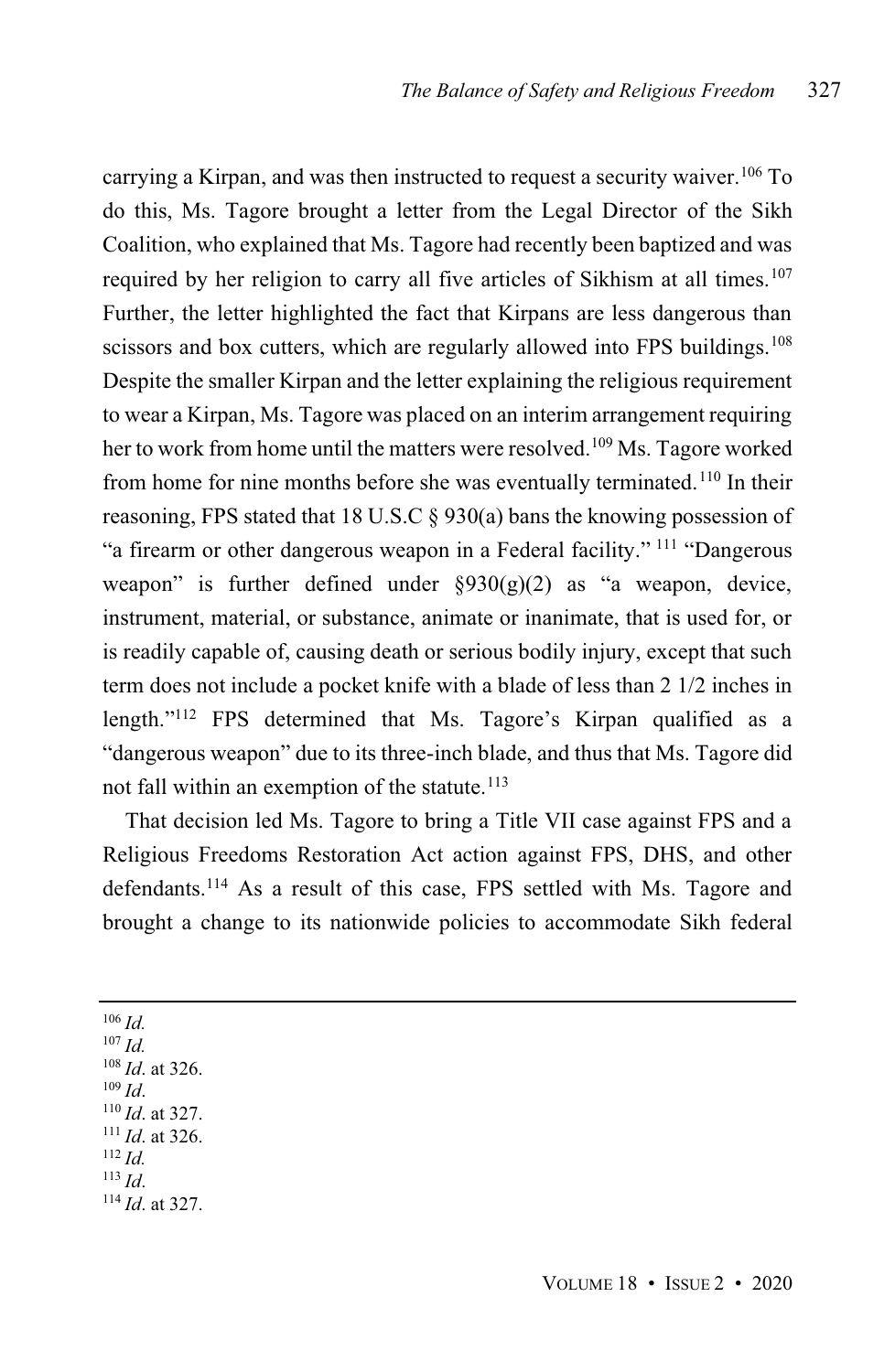employees. <sup>115</sup> The DHS stated that some items otherwise prohibited from a federal facility may have some legitimate and lawful purpose or use in a federal facility.<sup>116</sup> Such a purpose may include "accommodations for compliance with specific civil rights and civil liberties under Federal laws including, but not limited to, Title VII of the Civil Rights Act, the Americans with Disabilities Act, the Rehabilitation Act, and the Religious Freedom Restoration Act." 117

DHS's National Protection and Programs Directorate amended its Prohibited Items Program to include a training document on the Kara and Kirpan.<sup>118</sup> The document was titled "Federal Protective Service-Accommodating Sikh Articles of Faith," and informs personnel about the considerations presented with articles of the Sikh faith and the importance they hold for Sikhs. <sup>119</sup> Specifically with regard to the Kirpan, the Prohibited Items Program states that "[a] Kirpan may qualify as a 'dangerous weapon' under 18 U.S.C. § 930, which generally prohibits knives with blades 2.5 inches or longer, unless otherwise authorized."<sup>120</sup> Conversely, the training document points out that a Kirpan less than 2.5 inches may be permitted in a federal facility without an exception or exemption unless it is used as a dangerous weapon.<sup>121</sup> Before a Kirpan longer than 2.5 inches can be carried into a federal facility, it must meet an exception or exemption to the

<sup>115</sup> *Case Detail: Tagore v. Dept. of Homeland Secuirty*, BECKET FUND FOR RELIGIOUS LIBR. (last visited Mar. 18, 2019), https://www.becketlaw.org/case/tagore-v-departmenthomeland-security [https://perma.cc/9D8B-R75Q].

<sup>116</sup> DEPT. OF HOMELAND SEC., PROHIBITED ITEMS PROGRAM 22 (Dec. 10, 2012), *available at* https://www.dhs.gov/sites/default/files/publications/foia/prohibited-items-programnppd-fps-directive-15.9.3.1.pdf [https://perma.cc/R2XX-ARQ4].

<sup>&</sup>lt;sup>117</sup> DEPT. OF HOMELAND SEC., ITEMS PROHBITED FROM FED. FACILITIES: AN INTERAGENCY SEC. COMM. STANDARD (Feb. 2013), https://www.dhs.gov/sites/default/ files/publications/ISC-%20Items%20Prohibited%20from%20Federal%20Facilities-

<sup>%20</sup>An%20ISC%20Standard.pdf [https://perma.cc/7LTK-NBH9].

<sup>118</sup> *Supra* note 116.

<sup>119</sup> *Supra* note 117*.*

 $^{120}$  *Id*.

<sup>121</sup> *Id.*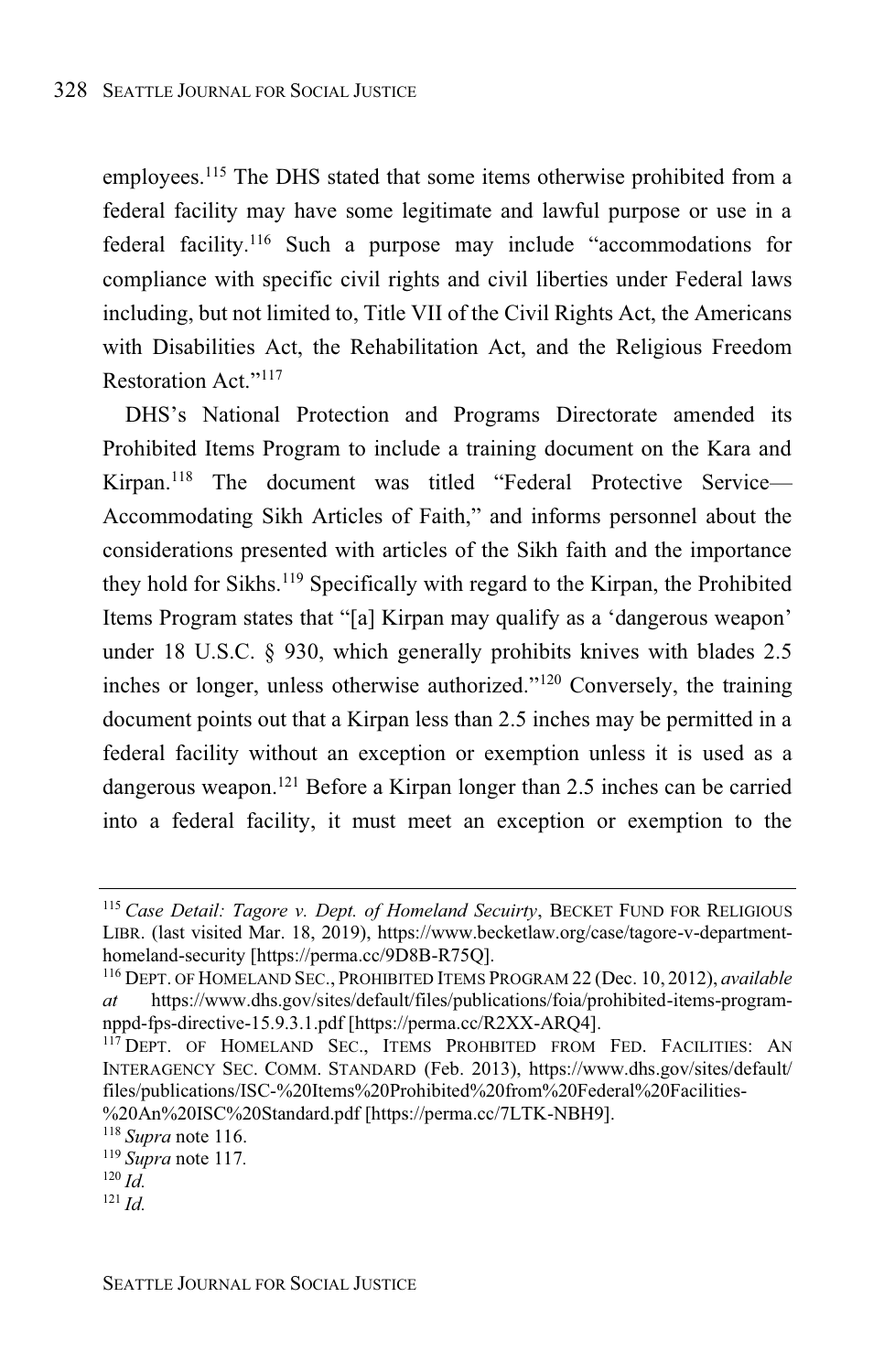prohibited items policy, like those described in FPR Directive 15.9.3.1.<sup>122</sup> While granting an exception is discretionary, denials of exceptions and exemptions may be appealed to the FPS headquarters.<sup>123</sup> Importantly, however, the training document includes a disclaimer that the policy does not apply to federal courts, even if within FPS-secured facilities.<sup>124</sup>

# *B. Expanding the FPS policy to federal courts*

The FPS policy change was a huge victory for Sikhs, but the policy is still narrowly applied to only certain federal buildings, with federal courts remaining a glaring hole. No FPS exception provides access for Kirpancarrying Sikhs to a federal court, even if the court is within an FPS-secured facility.<sup>125</sup> The FPS should thus expand its rule to allow for Kirpans to be worn in federal courts in addition to the other federal buildings.

First, the FPS policy could be easily incorporated by federal courts more generally because the training has been well established with a handbook that is detailed enough for their use. The Prohibited Items Program includes various attachments in the document that would allow federal courts to adapt comprehensive policies. These attachements including "FPS recomemended prohibited items reference", "procedures for exceptions and exemptions to otherwise prohibited items", "alternative documents to a State-issued credential" and "prohibited items report".<sup>126</sup> The progam along with the attachements will allow court security personnel to have guidelines and procedures to follow when faced with Sikhs entering the courts.

Further, there is no legitimate security reason why allowing Kirpans into federal courts would be any more of a threat to safety than allowing Kirpans

<sup>122</sup> *Id.*

<sup>123</sup> *Id.*

<sup>124</sup> *Id.*

<sup>125</sup> *New Federal Kirpan Policy: What You Need to Know*, SIKH COAL. (Sep. 28, 2013), https://www.sikhcoalition.org/blog/2013/new-federal-kirpan-policy-what-you-need-toknow/ [https://perma.cc/8VM2-WUW9].

<sup>126</sup> *Supra* note 116.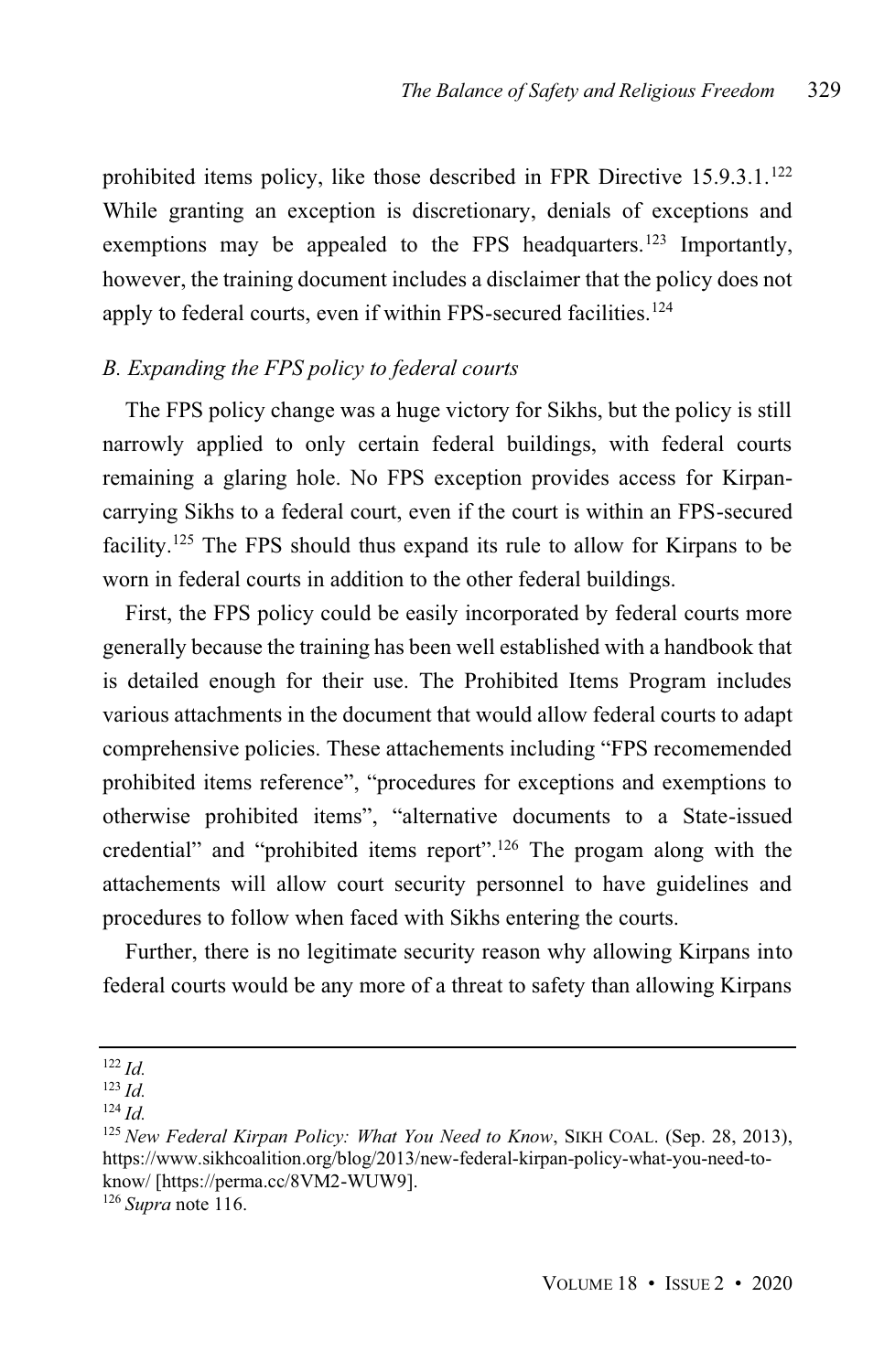into IRS or DHS buildings, where other sharp tools are permitted. IRS and DHS buildings, similar to federal courts, give access and services to thousands of people daily. The primary argument for not allowing Kirpans into federal courts, but allowing them into other FPS buildings would be the contentious nature of courts. The federal courthouses allow access to the public, but also hasthe power to limit the access where they find necessary.<sup>127</sup> For example, federal courts can limit access to the public for security reasons. <sup>128</sup> Rather than putting a *de facto* ban on Kirpans, the courthouses can use this power that they already use, to limit Sikhs wearing Kirpans in areas where there are high – tension cases or defendants present.

### VII. CONCLUSION

By allowing Sikhs to wear Kirpans into courthouses, the state and federal court systems will be recognizing the basic rights of Sikhs, which all other Americans have. A Sikh would not have to choose between violating their religious code of conduct and doing their civic duty. Effectively barring Sikhs from being witnesses for a crucial case, seeking justice for themselves, or having a voice in the community through jury duty, detracts not only from the Sikh community, but from American society at large. Though the proposed solutions will not make wearing a Kirpan as simple as passing through security without a Kirpan, allowing Sikhs to enter courts while honoring the tenets of their faith as advocated herein is a step in the right direction. Kirpan-carrying Sikhs will still have to wait longer than the average court attendees and will still be questioned about their religion at relevant security checkpoints, but they will not be forced to face moral dilemmas every time they have a need to go to a court.

Establishing rules and regulations in order to allow Kirpan-wearing Sikhs into courthouses is itself a start, however, there will still need to be broader

<sup>127</sup> Visit a Federal Court (last visited Apr. 25, 2020), https://www.uscourts.gov/aboutfederal-courts/federal-courts-public/visit-federal-court [https://perma.cc/VR9U-4Q2N]. <sup>128</sup> *Id.*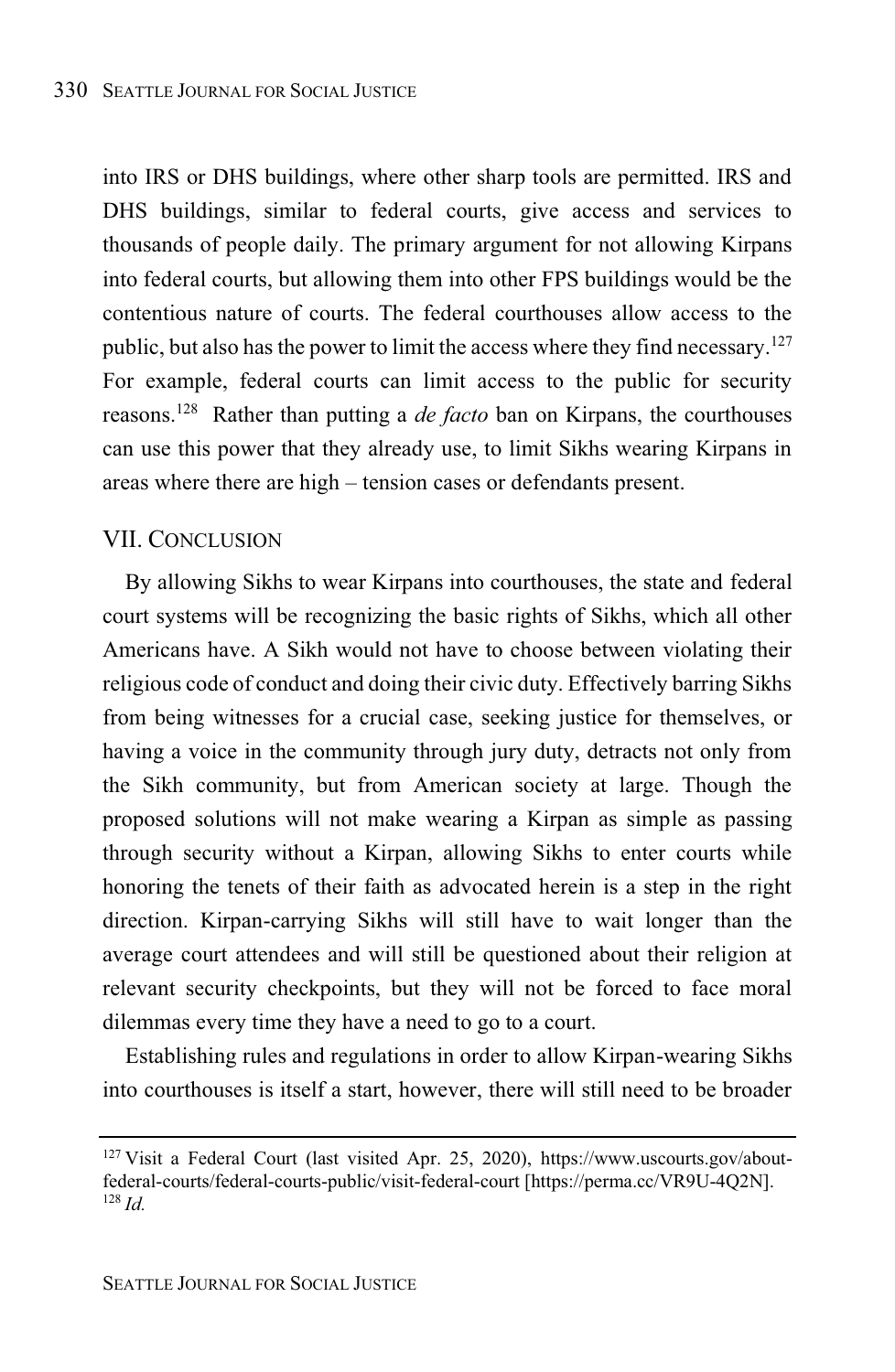changes implemented and codified as pertain to schools, airports, and within other sectors of the criminal justice system. In addition to legislation, basic outreach and education are important in establishing rights recognition for a group like the Sikhs. Seeing people in public areas with something that looks like a knife can easily be alarming for anyone. If there was more awareness around what a Kirpan is, and why Sikhs carry it, such would decrease the chances of Sikhs, such as Virender Singh,<sup>129</sup> from being dragged to court due to misunderstandings.

The First Amendment to the US Constitution guarantees the right to freedom of religion. Washington State's law on weapons that are prohibited in courts amounts to a *de facto* exclusion of an entire subsection of the population from entering courts, thusimpermissibly conditioning their access to courts on their religion. Sikhs are compelled to take off their Kirpans before entering courts, resulting in a conflict with the Code of Conduct that they have vowed to follow. But if a Sikh refuses to take off their Kirpan and cannot enter a court, they are effectively stripped of the many rights and opportunities that the court system provides to its citizens. Changing Washington and federal law to create an exception for Kirpans is a solution that would maintain the safety of the courts and allow Sikhs to enter without committing any religious wrongdoings.

In addition, the Federal Protective Services policy, which allows Sikhs carrying Kirpans under 2.5 inches to enter without any issues and allows exceptions to be requested for Kirpans over 2.5 inches, should be expanded. In particular, expanding the policy's reach to all federal courthouses will have a larger impact than changing the Washington statute alone, as it would allow Sikhs all over America to access federal courts as they need to. This

<sup>129</sup> *See* discussion *supra* Part II. B; *see also* Yudhvir Rana, *The US Court Drops Criminal Charges Against Kirpan Carrying Sikh Youth*, TIMES OF INDIA (Oct. 10, 2015), http://timesofindia.indiatimes.com/articleshow/49302882.cms?utm\_source=contentofinte rest&utm\_medium=text&utm\_campaign=cppst

https://timesofindia.indiatimes.com/world/us/US-court-drops-criminal-charges-against-Kirpan-carrying-Sikh-youth/articleshow/49302882.cms [https://perma.cc/7WGQ-46K4].